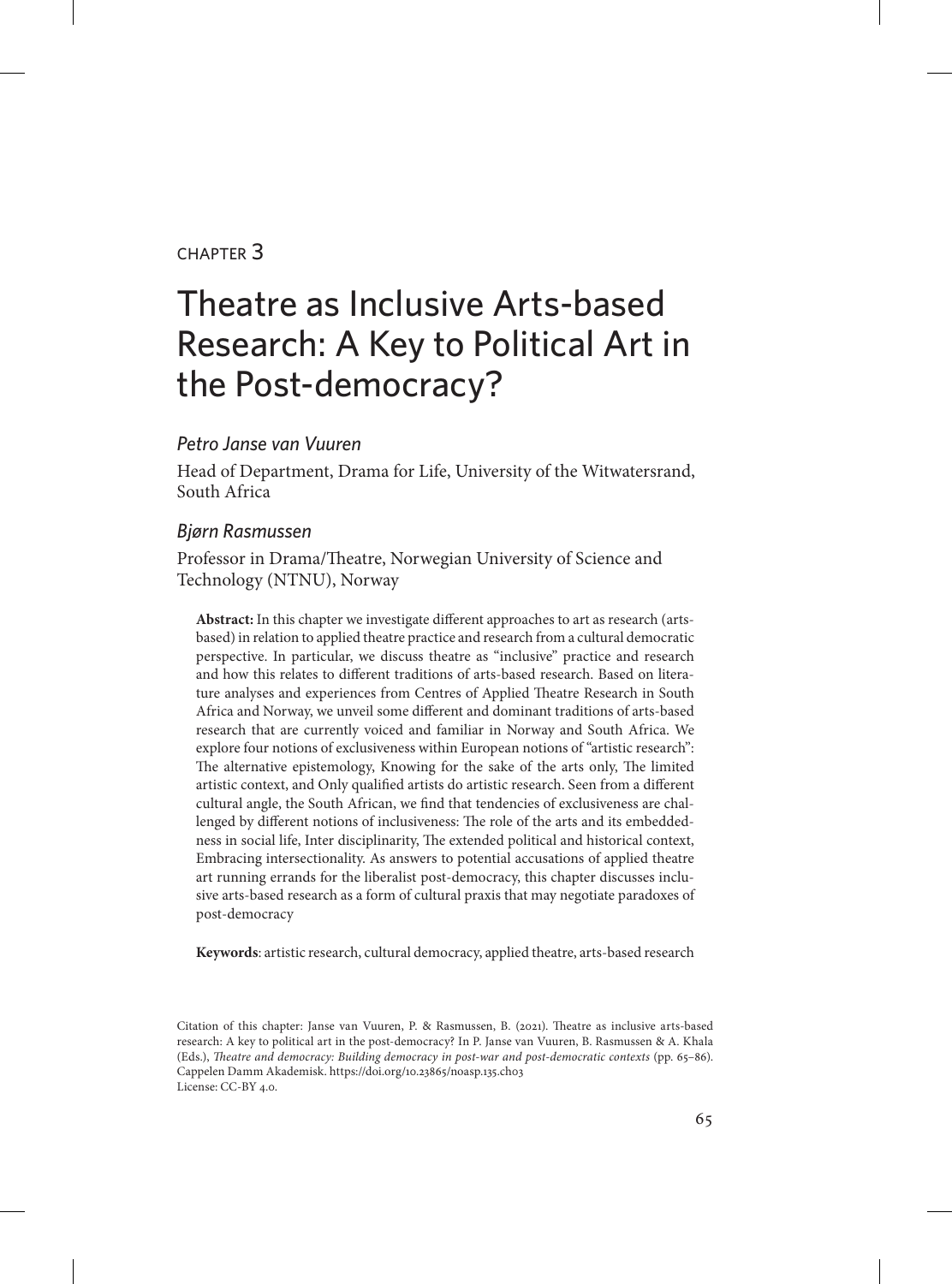# **Introduction**

One major purpose of the south-north collaboration that has produced this anthology is to build postgraduate teaching that establishes and further develops arts-based approaches to research. Although arts-based or performance as research methodology is not established as an agreed or dominant approach to research in applied theatre<sup>1</sup>, its status is increasing (O'Connor & Anderson, 2015) and it is a commonly defined area of concentration for the project partners involved.

The context of the post-democracy in which the project also unfolds is understood as political climates where the external systems of democracy (e.g. elections and freedom of speech) still appear, but where their influence is increasingly diminished (see also chapter 1). In such a situation a political and economic elite makes the decisions, co-opting democratic systems for their agenda (Crouch, 2004). Furthermore, our project is sensitive to ways in which conditions of the post-democracy affect human life, cultural activities included. In both Norway and South Africa elements of the post-democracy are present, though created by very different political and historical influences.

Anyone who is interested in "arts-based" research as a field of research is met by a vast conceptual disparity and a great variety of contemporary global traditions such as performance as research (PAR), performance ethnography, practice-led research, a/r/tography, artistic research, creative research, arts research or even, lately, "research-creation" (Stévance & Lacasse, 2018). Our postgraduate teaching and research in applied theatre have been particularly influenced by performance ethnography (Denzin 2003), practice-led research (Haseman & Mafé, 2009) and, not least, practice/performance as research (PaR) (Kershaw, 2009; Riley & Hunter, 2009; Nelson, 2013; Arlander et al., 2017). In South Africa, PaR has been introduced particularly by Mark Fleishman (2012; 2015), and by exploring the epistemological value of performative repetitions within

<sup>1</sup> For example by the major journals of *Applied theatre research* or *RIDE: The journal of applied theatre and performance*.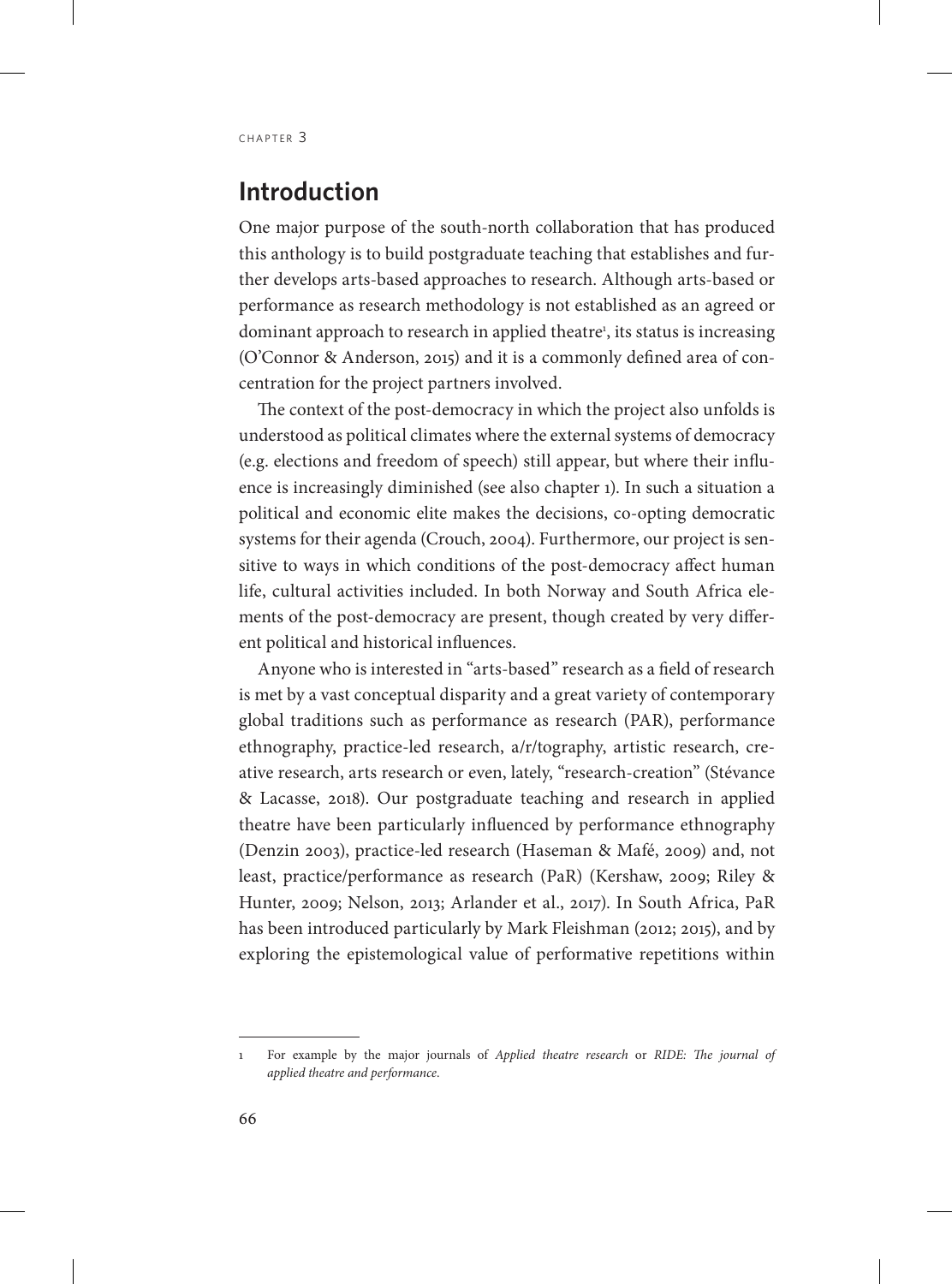his own longstanding Clanwilliam Arts Project, he makes an important contribution to understanding performance as research.

Our intention is, however, not to relate theatre research to a specific tradition or label of "arts-based" research, but rather to inquire about inherent tensions concerning different cultural and artistic approaches that can be detected within many of the current traditions or labels.

While most of the labels of arts-based research reveal local (both geographically and disciplinary) innovation and discourse, they often share common traits and philosophical underpinnings. However, they also sometimes denote quite profound differences in understanding and methodological approach. Even to find an umbrella term for this scope of research variety is hard. "Arts-based research" is one such attempt here, but it may confuse those who identify this term with the American approach to social sciences and education (Barone & Eisner, 2011).

We start from an interest in looking into the possible democratic dimension of arts-based research, including notions of cultural agency and participant-driven research. Such notions are well developed within applied theatre research (O'Connor & Anderson, 2015). We believe that a shared ambition of building democracy through cultural praxis should take in both arts practice and research practice, or, to put it differently, should approach research as the cultural and political praxis. However, the attempt to realise this ambition reveals dilemmas, and is also met by critique. In particular, we meet notable differences in discourse and practice between applied theatre and the arts institutional theatre industry (Rasmussen, 2017). Without any intention of defending a certain normative view on the "nature" of applied theatre, we still think it is important to explore some of the influential arts-based research traditions from a cultural democratic vantage point. The inquiry leads us to a concept of "inclusive" theatre practice and research and its appurtenant dilemmas.

Our study has been conducted mainly by analysing the growing literature base on the topic of "arts-based research", as well as by references to selected and familiar examples of applied theatre research in the northsouth perspective. We will start by unveiling the different and dominant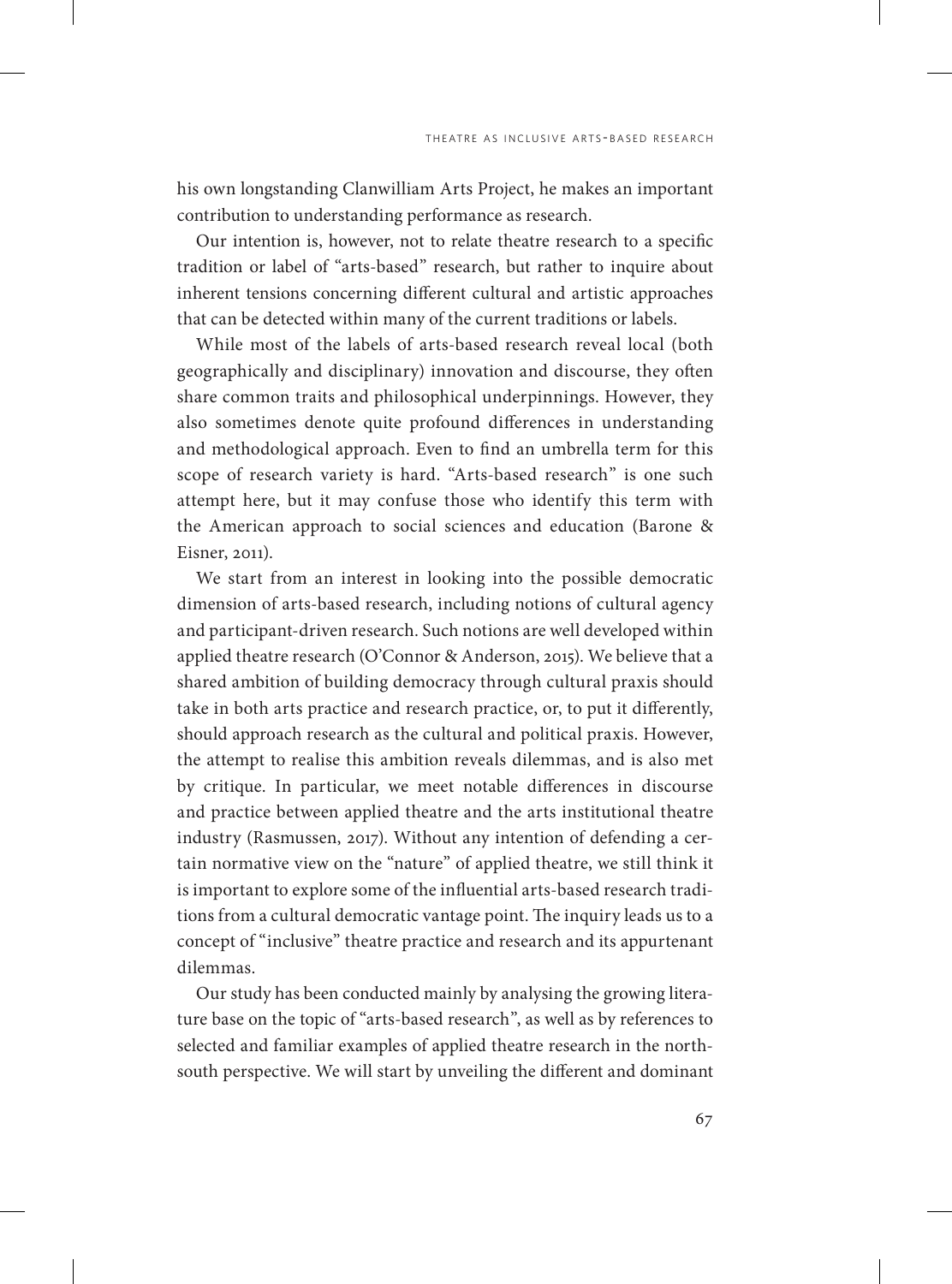notions of arts-based research (still the umbrella concept we use) that are currently voiced and familiar in Norway and South Africa.

#### **The exclusiveness of artistic research**

In Norway, a dominant notion of "artistic research" is linked mainly to the European university reforms carried out since the nineties and the physical merging and co-administrative arrangements of arts institutions within universities**.** This is again part of the harmonisation of higher education and research within the European Union, often named the "Bologna process" (Piro, 2016). Many centuries of institutional separation between theatre and dance schools, conservatories, art academies, on the one hand, and the arts sciences on the other have in a relatively short time span been replaced by shared privileges and shared obligations towards research and research-based education. From a cultural perspective one could expect at least two consequences when the university houses new members: first, that newcomers adapt to the "rules of the house", and, secondly, that the house adapts to the newcomers by welcoming a new excitant to renew its established culture. "Rules of the house" implies that a cultural entity has an interest in protecting certain values and identity markers achieved and nurtured over time. By cultural exchange and excitant, we have in mind an unchallenged and rigid research concept, not least within the humanities. This is a research concept well grounded in Western modernity, that resists multi-modal approaches to knowledge production beyond the written and spoken word. To start with, the traditionally strong focus on the written thesis and on research based on reading has been challenged by recent changes in attitudes to research, and by an upgrading of the value of practical research, with the implementation of "practice turns" in many disciplines, such as health and engineering (see, for example, Kara, 2015). Furthermore, this development includes an "affective turn" that came a bit later, linked to the notion that feelings and bodily expression should be considered in the gathering of data (Athanasiou, Hantzaroula & Yannakopoulos, 2008).

Notwithstanding recent noteworthy development in research, the expected or potential cultural consequences of Art meeting Science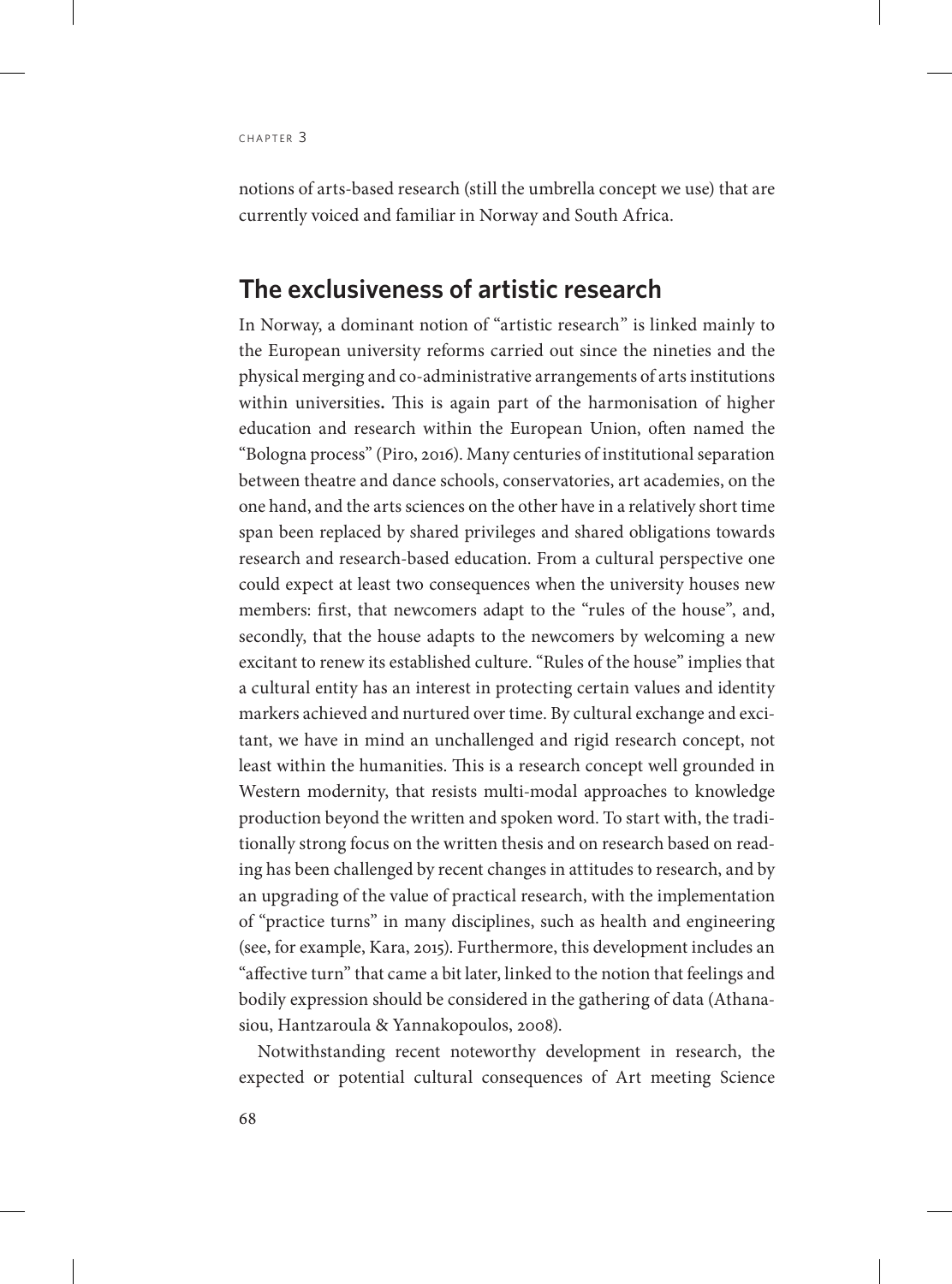are yet to happen in the Norwegian university context. The dominant impact has rather been to maintain and protect separate parallel cultures, including discourses of knowledge development, even to the extent of producing different and parallel PhD training or regulations within the humanities, insisting on the difference between "research" and "developmental work" within the same research institution<sup>2</sup>.

If we look beyond the economic rationality and urge for positions, titles and privileges that are linked to the harmonisation of higher education, we see a determination to build a platform for artistic research through networks<sup>3</sup>, years of conferences and a growing literature base (Hannula et al., 2005; Wilson & Ruiten, 2013; Borgdorff, 2012, 2018). During this development, diverse initiatives are taken by arts schools in the effort to adapt to given standards of qualitative and even quantitative research, or else to reject scientific standards altogether, in order to maintain and defend a set of professional interests – a virtual sub-culture – at the expense of working towards the new ideals of integration and new forms of research.

Artistic research as a term does not frame common principles and thinking at all, but some characteristics are frequently addressed, all seemingly and closely linked to the identity, exclusiveness and liberalism associated with the modern arts institution. We suggest four traits of exclusiveness belonging to artistic research.

#### **Exclusiveness 1: The alternative epistemology**

One sense of artistic research identity is linked to a notion of applied knowledge (Mode 2) which is different from the knowledge (Mode 1) which is governed by academic interests (Gibbons et al., 1994). In the discourse of artistic research, Mode 2 knowledge offers a different knowledge production culture from that of traditional social science and humanities, and it hence denotes artistic knowing in the ways that the knowledge production is carried out in the presence of practical goals, applied to

<sup>2</sup> http://artistic-research.no/

<sup>3</sup> Such as ELIA, the European League of Institutes of the Arts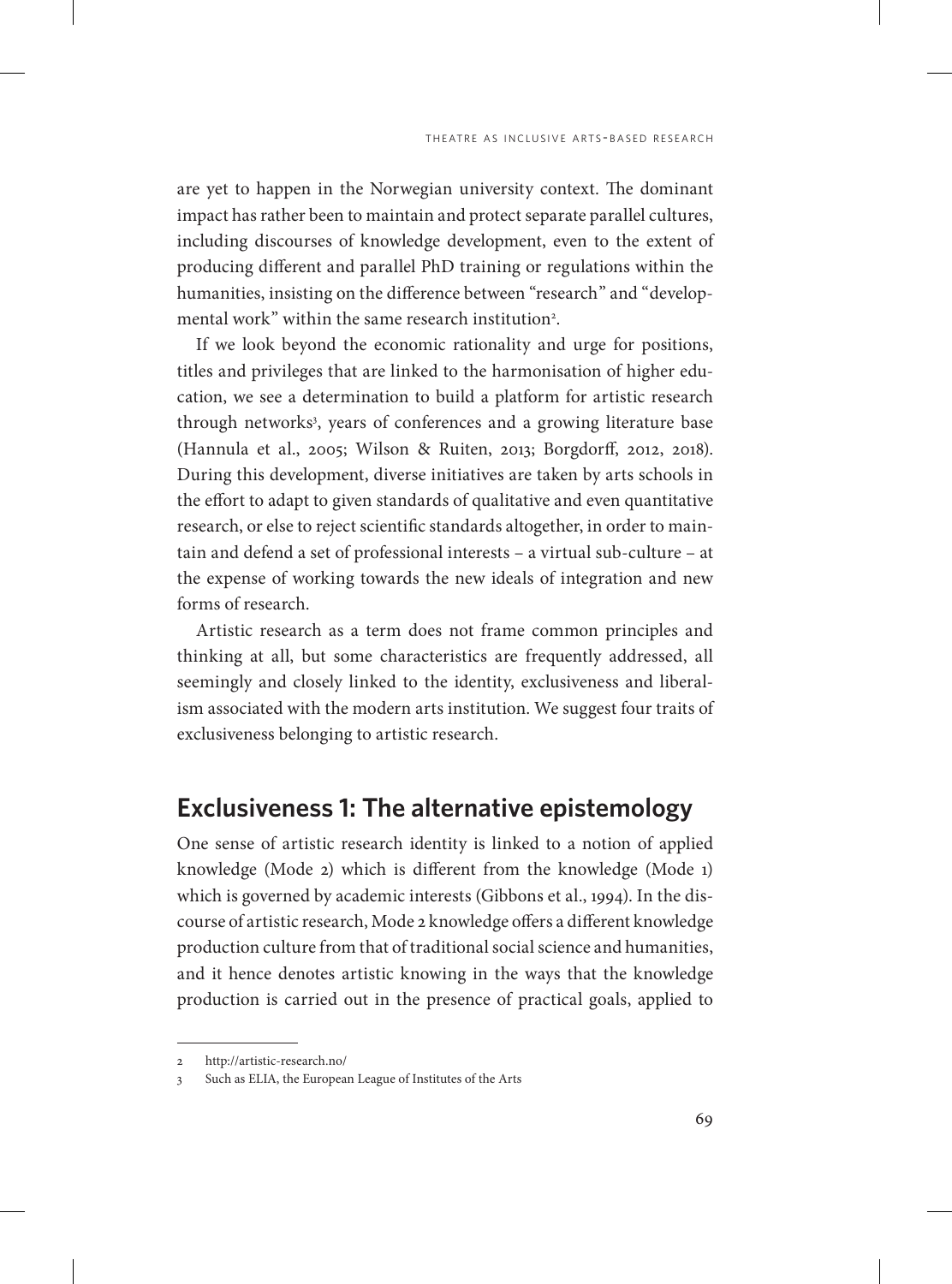local needs, including the interests of the partners/actors involved. It is furthermore often cross- or transdisciplinary and develops its own theoretical structures, research methods and modes of practice. The research results are communicated to those who have participated and they are accomplished in the process of the art production rather than being generated after the practice (Borgdorff, 2009).

What becomes a challenge to artistic research is that Mode 2 knowledge identifies a new knowledge culture in neoliberalist societies. This also links artistic research to a business corporative discourse. Here, applied knowledge meets the needs of business and society involving research that can take place in institutions outside universities, and is managed by stakeholders and other organisations outside academia. The understanding of "application" as adaptation to relevance, needs and commissioned work means that universities share research with counties, NGOs, non-university institutes, other research centres, government agencies, industrial laboratories, think-tanks, consultancies. In other words, liberalist societies harmonise all higher education in research institutions with one hand, while with the other hand decomposing those institutions by "democratising" research and research funds to any societal stakeholder and "concerned groups'' with "research needs".

By accommodating this discourse, artistic research can be accused of paying naive lip-service to the market, producing knowledge and goods for use without questioning the contexts and their prerequisites. This may be a reason why researchers, such as Borgdorff, do not include Mode 2 knowledge in later writings on epistemology (Borgdorff, 2018), or why the difference in "academic" and artistic knowledge is presented in somewhat less dichotomic ways in later contributions (Dunin-Woyseth, 2018).

By leaning to Mode 2 knowledge, the discourse of artistic research aims at justifying a professional and applied knowledge culture being outside and inside the university privileged culture at the same time. In the act of resistance to a knowledge culture at the university, comprehended as Mode 1, artistic research comes out against university conventions or even prejudices of university culture, then acts exclusively, even if the neoliberalist management of research is seemingly inclusive.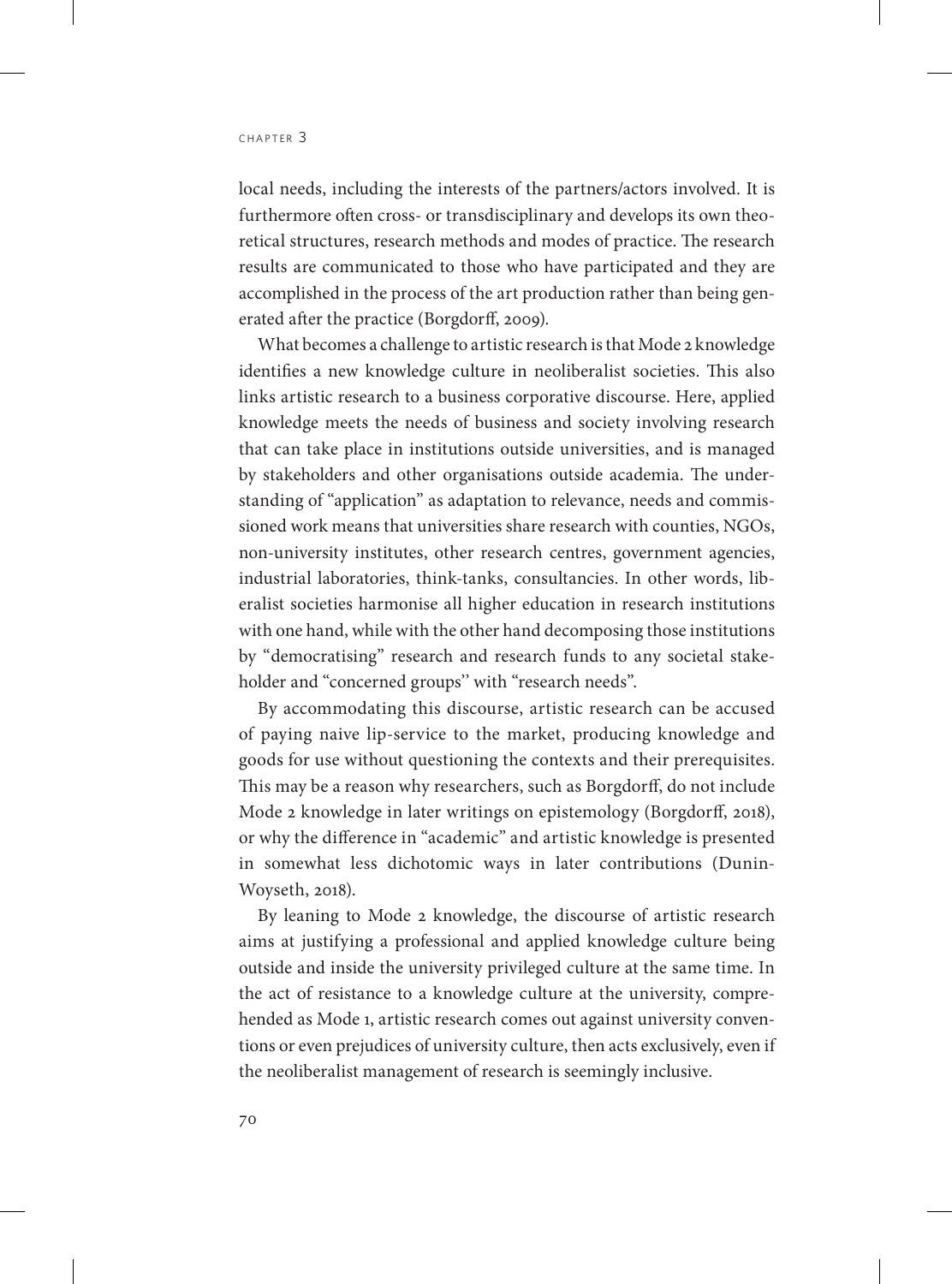Applied theatre research may also seem like a liberalist phenomenon in the way participants are offered voices in the setting of the research agenda as well as in the subsequent decision-making process of research. However, the urge for democratic empowerment in the wake of the political avant-garde is very different from European liberal politics where values and demands are often measured by market competitiveness and cost effectiveness.

# **Exclusiveness 2: Knowing for the sake of the arts only**

In literature on artistic research, such as the SHARE Handbook for Artistic Research Education (2013), the discipline focus of artistic research is predominant. Art may produce some explicit humanistic knowledge, but this is not the main focus of artistic research. It seeks not so much to make explicit the knowledge that art is said to produce, but rather to develop the art or provide a specific articulation of the pre-reflective, non-conceptual content of art. In order to delineate the identity of artistic research, an article from 1993 entitled "Research in Art and Design" has proved instrumental (Frayling, 1993; Borgdorff, 2006). Frayling differentiates between "research into art", "research for art" and "research through art". This builds on early distinctions from another British philosopher, the arts education pioneer Herbert Read, who much earlier made a distinction between "teaching through art" and "teaching to art" (Read, 1948 (1943)). In the current discourse of artistic research, teaching or research "through" is exactly the notion that is rejected, accepting only research "on" and "for" arts, preferring "in" arts. Research in the arts seeks to articulate the embodied knowledge throughout the creative process and in the art work/object. The artistic practice itself is an essential component of both the research process and the research results. This is knowledge in, for and of art, not any other knowledge through the means of art. In other words, the progressivist notion of "play as a way of knowing" beyond the art, which associates with Read's modernist heritage, is omitted in the arts' institutional context. This is an exclusive standpoint, seemingly due to the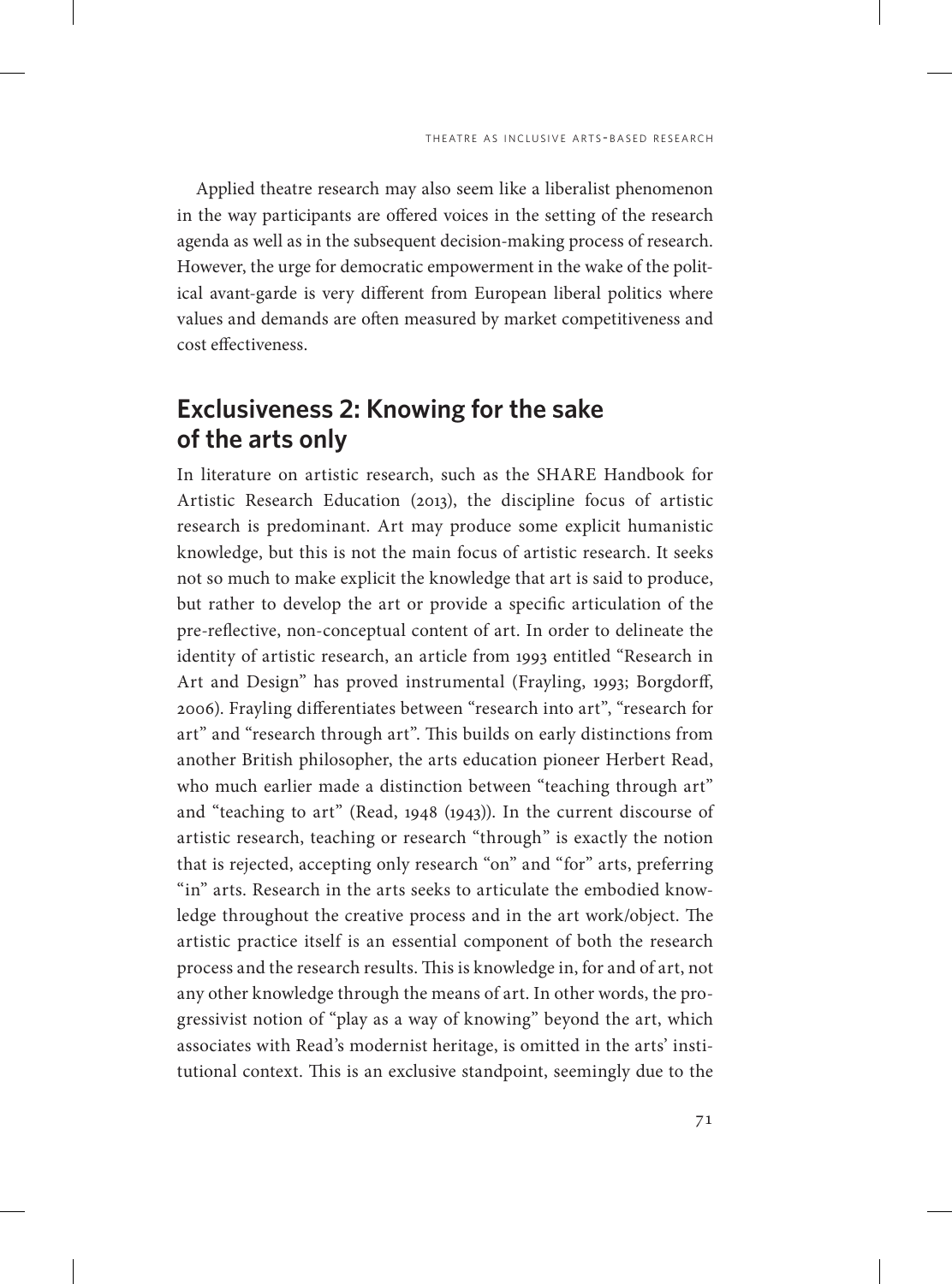Western institution of Art. It somehow neglects art and the aesthetic as social platform for communication and neglects artistic research as a political and educational operation beyond itself. In the context of applied arts, this is where applied theatre may lose ground as a legitimate form of artistic research because of its use of the arts as means to research other fields outside of the arts such as health and education, political issues and community development.

#### **Exclusiveness 3: The limited artistic context**

All sub-categories of arts-based research attempt to establish criteria of validity that both meet scientific standards or suggest alternative standards. Contextual attendance, relevance and reflexivity are three common criteria, working against the artist-researcher who might get lost in her sensuous, sometimes private, creative approach without relating to valuable input that may improve quality or public value. For example, in practice-led research, two out of six basic conditions concern contextual awareness. Deploying critical contexts aims at bringing in perspectives that extend horizons and counteract self-confirmative and circular practice. Engaging with "professional" frames within which practice is pursued, is another contextual concern. This is crucial not least to see how selected techniques and traditions dictate work or whether the work challenges its traditional frames (Haseman & Mafé, 2009; Mafé, 2010).

In the dominant discourse of artistic research, only the last understanding of context is seemingly pursued. Context here stands for the "art world" – the artistic universe. This means considerations that are delimited to the arts institutional sphere: the public reception, the technical, cultural and historical environment (of the art), art philosophies, the state of the industry, economy, etc. (Borgdorff, 2012; Wilson & Ruiten, 2013).

This marks another exclusive position when "context" in artistic research does not include the wider political, educational, therapeutic contexts of arts practice, as is the case of applied theatre. One could again assert that this delimited understanding of context proves that artistic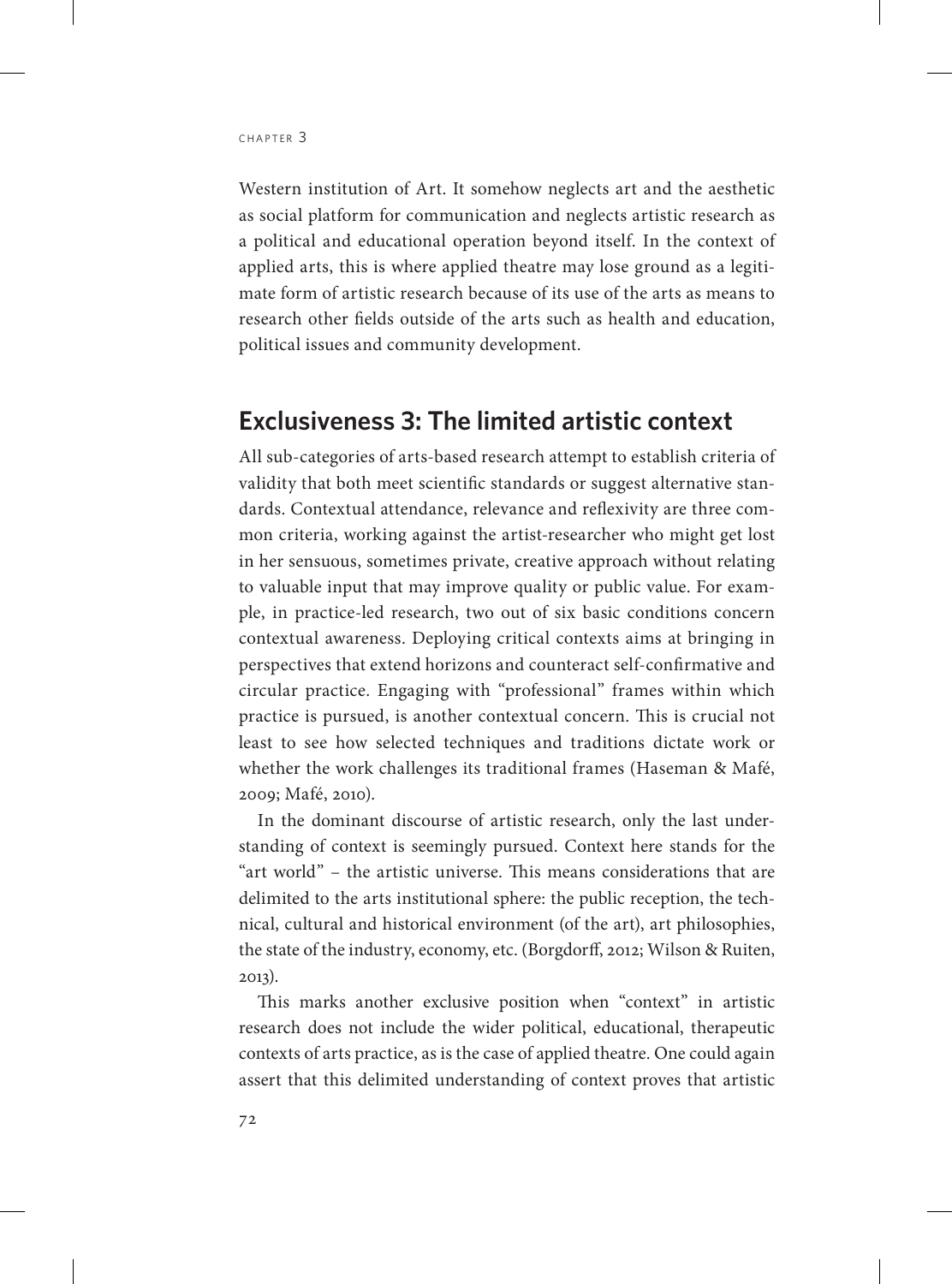research mimics the conditions and hegemony of the Western European autonomous Art institution, dwelling on the secluded arts environment provided by this societal institution.

# **Exclusiveness 4: Only qualified artists do artistic research**

The tendency to act exclusively and hence protect a professional culture is visible also in other parts of the artistic research discourse. It is repeatedly argued that only artists are capable of conducting practicebased research where arts are activated (Arlander, 2011; Borgdorff, 2012). Claiming professional training or merits as an admission requirement to artistic research at doctoral level studies is one way of selective control. The saying is that artistic research should be undertaken by artists, who should try to benefit the field of art in question. It is a logical consequence of a goal of artistic development, but it is nevertheless another exclusive trait that will exclude non-certified or less pronounced artists from artistic research. This research is limited to the professional, "proper" or renowned artists who are educated in the different professions of art.

Applied theatre researchers or makers do not argue against professionalism or the important relation between aesthetic-political potential and craft. However, by sometimes empowering participants as co-producers and co-researchers, applied theatre will value people's aesthetic contribution notwithstanding artistic licences or certificates. From the perspective of Norwegian and South African applied drama and theatre research, which is historically grounded in a broader global, performative base, creative or practice-led research is less true to institutional borders of art. "Artistic research" and its exclusive tendency do not fully satisfy a democratic and broader cultural approach which is evident in applied theatre research. This is research that involves cultural agents both from the inside and outside of the artistic profession, often aiming at knowledge production beyond theatre itself. Our next approach is, then, to examine arts-based research and applied theatre from a different cultural angle, the South African.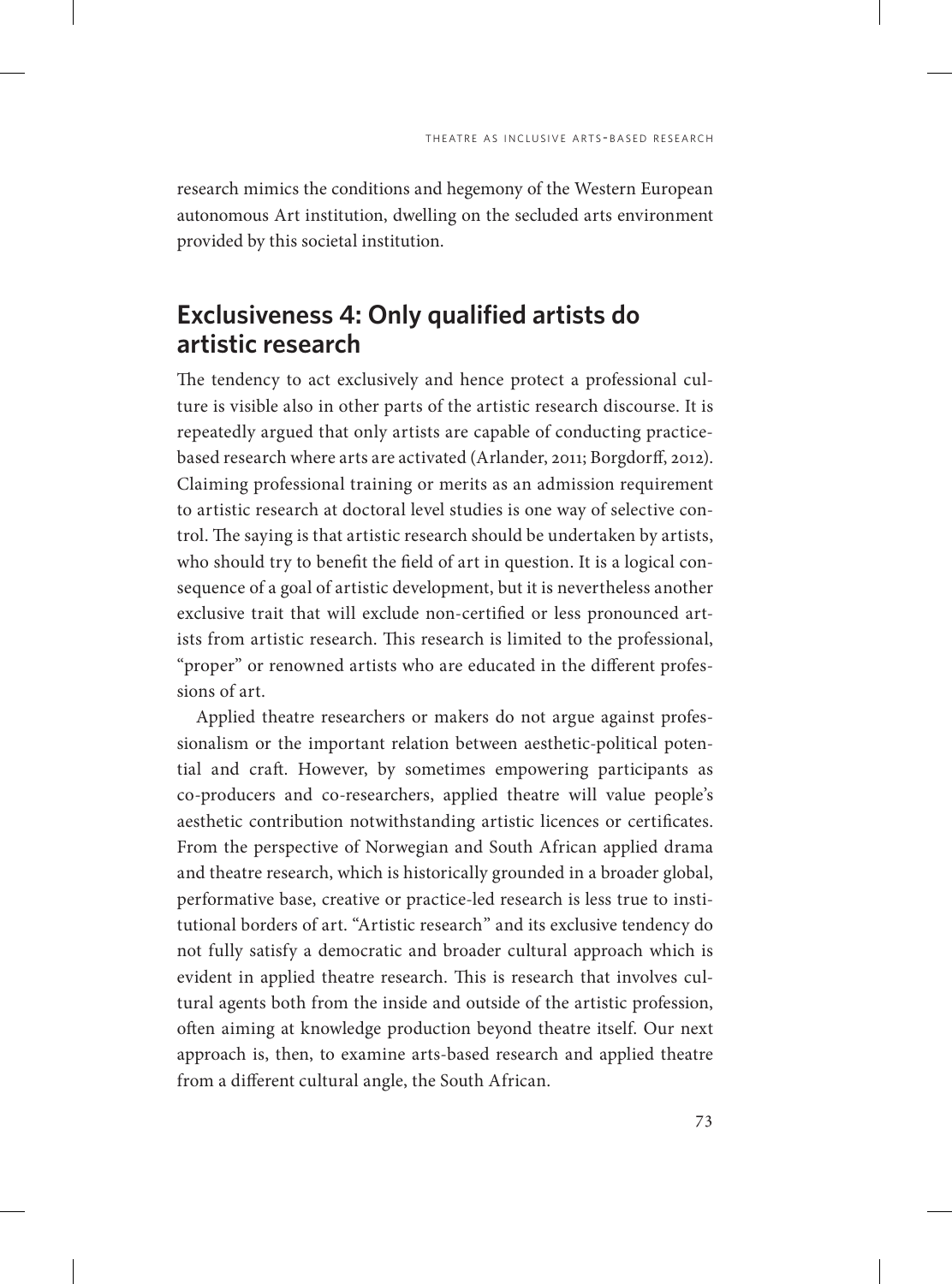## **Decolonial thinking and urge for inclusiveness**

In South Africa too, "arts research" is being promoted as an alternative to the more traditional academic research paradigms prominent in the West. This is a term coined at Wits University to denote the collection of research endeavours that has been termed arts-based research above. However, the thrust of this arts-based or performative research paradigm, also referred to as the "third research paradigm" (Haseman, 2015), is less based on a move towards exclusivity, as argued above, but more towards a rediscovery of and inclusion of indigenous knowledge systems and modes of expression found in African traditions and cultural expression (De Lange et al., 2018). Here the motivation towards forging a path for arts research has become part of what can be broadly termed the decolonial project attempting to reintroduce, revalue and research indigenous knowledge systems and cultural practices unique to the African continent (Owuso-Ansah & Mji, 2013). This is more than "Mode 2" knowledge production. Here, there is a strong motivation not to follow the separation of the arts from other disciplines, or even from daily life, as is evident in Western thinking and culture. The motivation is to view the arts as an integral part of an integrated indigenous knowledge system that permeates all human endeavour including spiritual practice, social science, politics and natural science (Osman, 2009; Owuso-Ansah & Mji, 2013). In tandem with this move is the reintegration of theory and practice, another western split that is challenged by an acknowledgment of the integration between thinking, doing and context in indigenous knowledge systems, including arts practice and its role in social life (Osman, 2009).

Even so, given the strong influence of the academy as imported from Western cultures, the move towards this inclusion of the arts as research endeavour is plagued by the legacies of this background. Here too the merging and co-administrative arrangements of arts institutions within universities have made their mark. Moreover, the previously mentioned practice turn and affective turn have penetrated thinking and supported the move towards the "third research paradigm". Yet, in contrast to Norway where the "artistic research" tendency may seem to separate, distinguish, categorise and demarcate in its move towards exclusion, the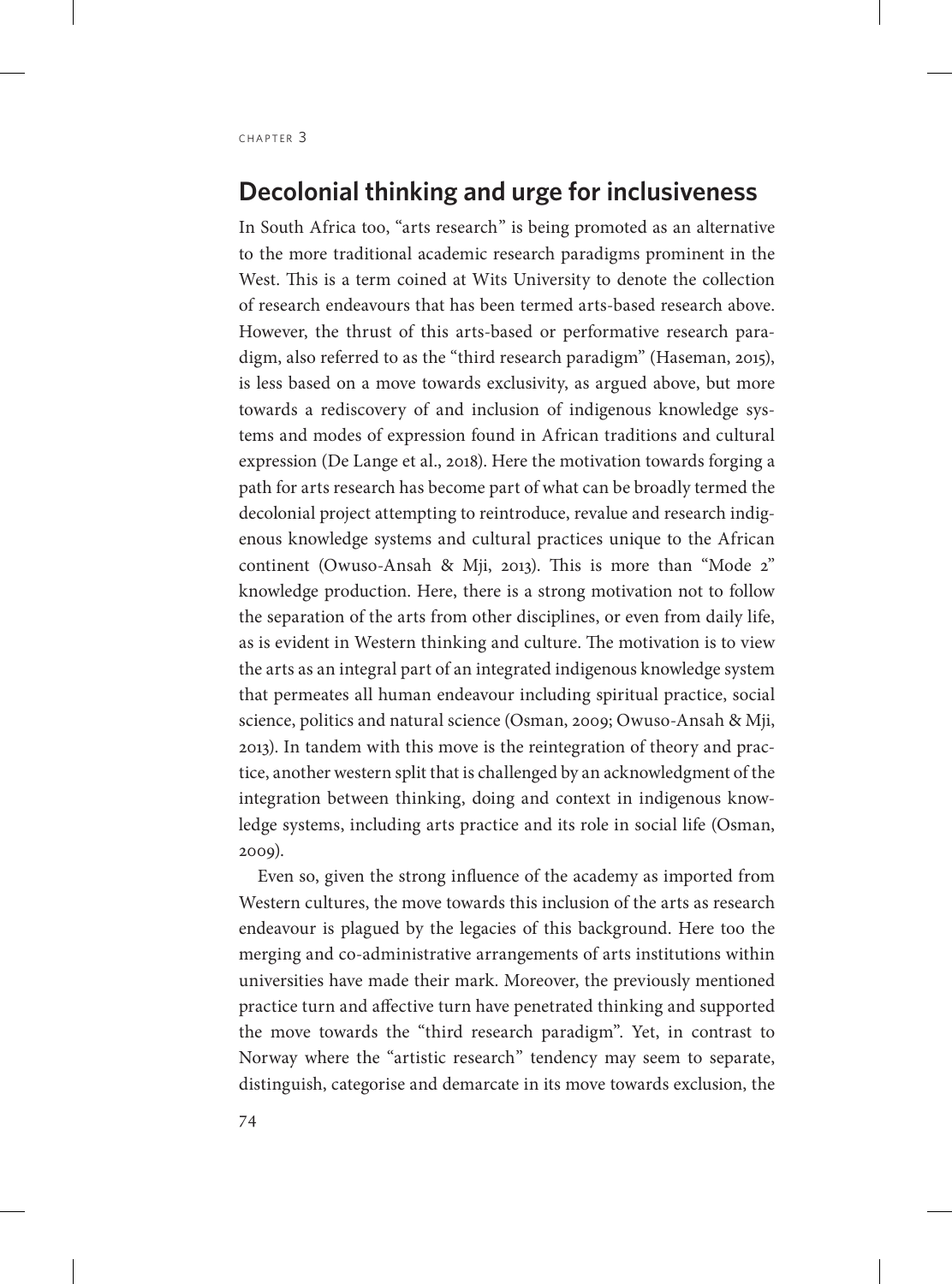thrust in South Africa contains strands of inclusion, boundary crossing, intersectionality, interdisciplinarity and integration, thanks to the influence of decolonial thinking. We argue therefore that, in the face of the exclusivities visible in the Norwegian/European landscape, there is a move toward inclusivity in the South African landscape. We also argue that this move aligns with the principles and theoretical perspectives of applied theatre, while at the same time acknowledging the influence and ongoing complexity of this move in the midst of the tensions that characterise the decolonial project.

Finally, we argue that both Drama for Life at Wits University and Drama/Theatre at NTNU, as departments within academia and in particular in their association with the Building Democracy through Theatre project (see editorial chapter), are dedicated to aligning themselves with this inclusive thrust.

## **Inclusiveness 1: The role of the arts and its embeddedness in social life**

Anthropologist Victor Turner (1974) was one of the first scholars to distinguish between what he called liminal and liminoid cultural practices – "liminal" practices being those associated with rituals, social drama and religious activities embedded in the workings of a society, and "liminoid" activities being those related to secular arts and non-religious activities that nonetheless function to bring about critical interrogation of values and change such as the Western concepts of art like "theatre" or "visual art" (Turner, 1974; Turner et al., 2017). Liminal activities are collective and communal, undertaken with feelings of belonging and commitment; while liminoid activities are not so fully embedded in societal values and belief systems, but are undertaken by individuals through choice, including subversive playfulness. Both kinds of activities make use of the arts for their meaning-making through symbolism, for example movement, song and performance. In liminal activities the arts are embedded in the values and daily social practices of community. In liminoid activity they are consigned to spaces like theatres and galleries reserved for the exclusive practice and exhibition of specific art forms. Furthermore, through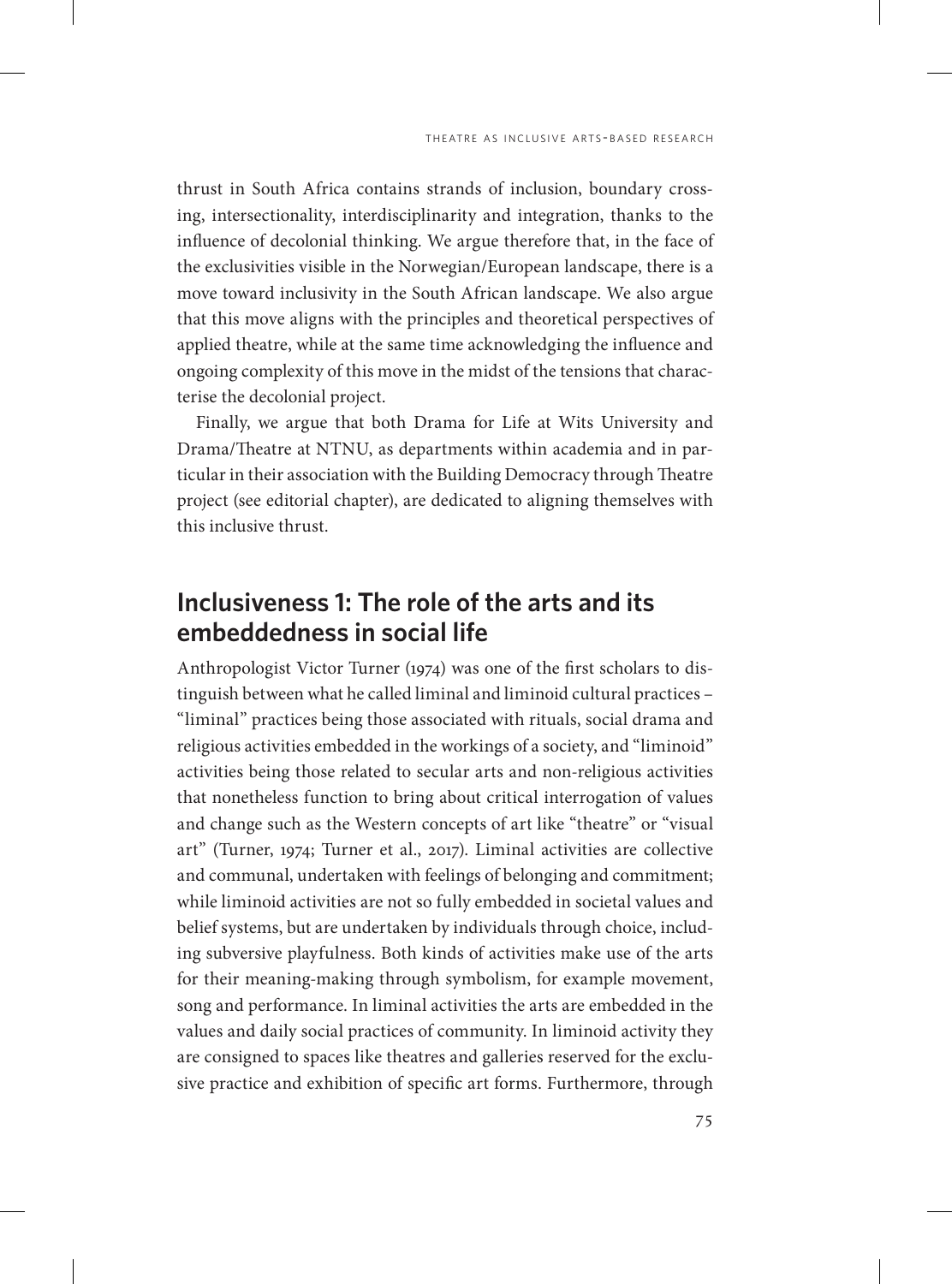liminal activity the arts are not separated into multiple disciplines, as might be the case in limonoid activities, but are drawn on, as and how they are needed, for the collective purpose of the community. This notion of liminality and the embeddedness of the arts in social life resonates with the character of indigenous knowledge systems as holistic, integrated and systemic (Osman, 2009; Owuso-Ansah & Mji, 2013).

The apparent move towards inclusivity of the arts as basic human endeavour fundamental to relationship and community and social and spiritual health has become somewhat tainted in South Africa by a move to increased materialism and commercialisation of the arts. This means that, rather than working towards reclaiming community life and social interaction for the arts, some moves have been towards working harder to make the arts economically viable as industrial endeavours, embracing a neoliberalist manifestation of the "desire to be included among those who are at present feeding at the table of capitalist wealth, opportunity and privilege" (Cloete, 2014, n.p.a). There are even those scholars who would characterise some versions of the decolonial project as entrenching these very values – on the one hand criticising colonial capitalist notions, and on the other keeping them in place by seeking not to upset the status quo put in place by capitalist economic structures (Ndlovu-Gatsheni, 2014).

Instead of reserving the arts for exclusive privileged spaces like theatres and galleries, the decolonial move aims to break down the boundaries of such spaces. Because so much theatre is made in communities quite removed from central cities where the theatres and galleries are usually built, site specific work has become a strong theme of the decolonial project. Collaborators of the Phakama interactive theatre project (2017) write about such a struggle to create and perform a play in a traditional theatre space. The Phakama theatre group were used to being able to light fires or make it rain when working in warehouses and open spaces. Working in London and New York in formal theatre spaces, these options were not available to them and they found it difficult to adapt. Not being able to own the space had, for them, colonial undertones (Calburn, in McAvinchey, Santos & Richardson, 2017, pp. 223–236).

At the same time, in the recent South African Department of Higher Education and Training's "Policy on the Evaluation of Creative Output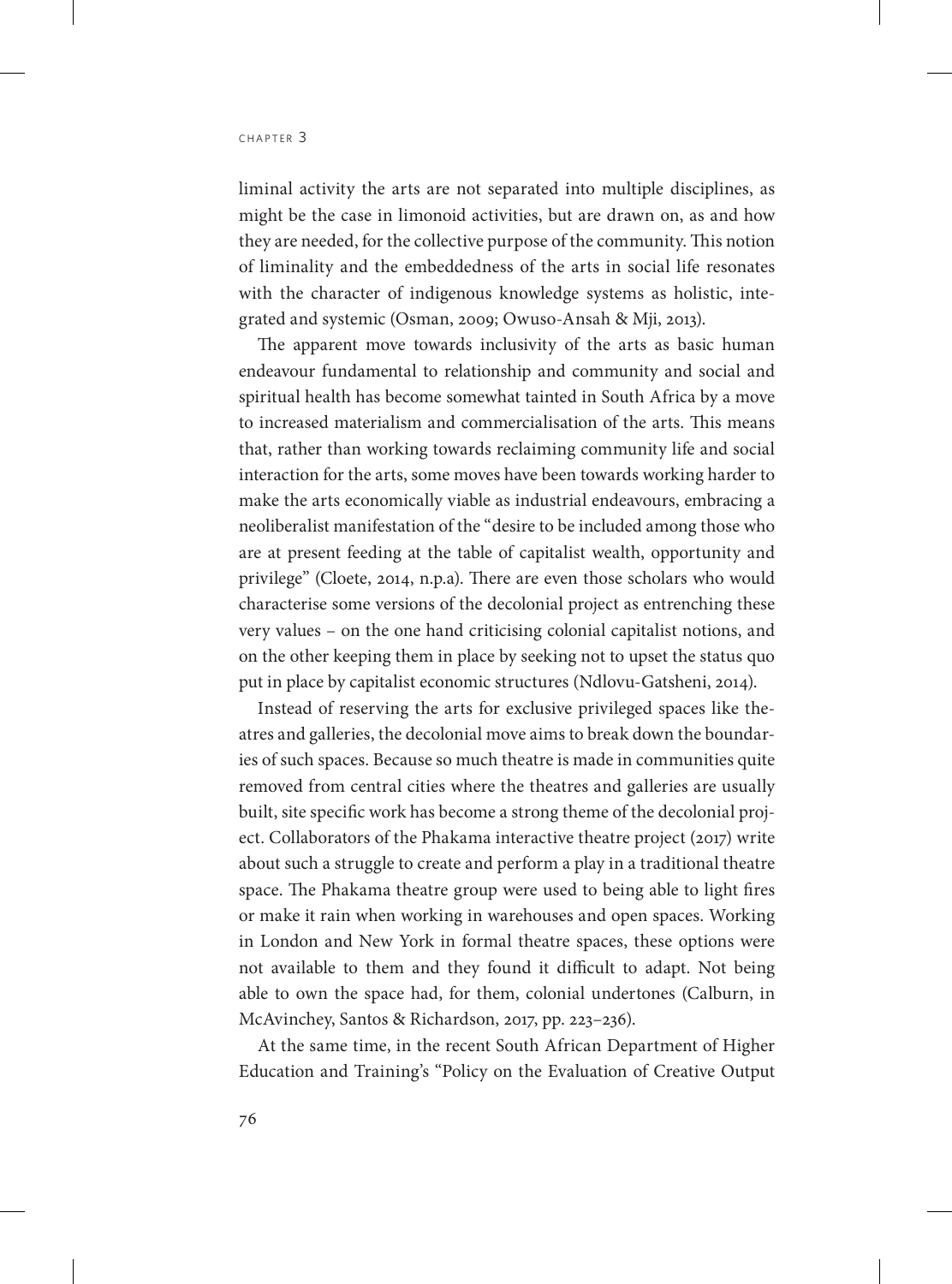and Innovations" (2017), attention is given only to work that has been presented in recognised art spaces, revealed as such by tell-tale phrases like "venue of recognised standing"– those very venues that are not accessible by communities far from central cities. Community arts productions and performances for schools seem to be neglected in this document. These are the same spaces to be reclaimed by the decolonial project and they are the spaces where most of Drama for Life's work happens. An example is the Mvuso project where selected secondary school teachers and community artists are trained over the course of one week in introductory applied drama and theatre methodologies and reflective practice strategies – in order to go back into their communities to run drama process-based workshops, creating performances with groups of adolescents around contemporary social issues (Drama for Life, 2019b). It is in acknowledgment of this non-categorical inclusion of the arts as being in the service of social goals that Drama for Life in South Africa endeavours to build the field of the applied arts as an integral part of social transformation and healing (Nebe, 2018).

In the Norwegian applied theatre context, the embeddedness in social life is, to some extent, also present, perhaps driven by other forces than liminality, such as a late consequence of the avantgarde, and what is identified as a performative or social-ethical turn (Bishop, 2012). The inclusiveness is here visible in, for example, site-specific or participatory theatre, engaging groups of people where they live and act – children, the disabled, the elderly, inmates. In such approaches, there are perhaps fewer artistic goals monitored by the expert for measures of objective art quality, but rather a criterion of the "good enough" drama being sufficient (Rasmussen, 2010). The argument is made that when a participant, who is not certified as either artist or researcher, makes artworks, for example draws pictures or writes poems, this is understood to be part of creative research. In this way, art generated by "untrained" artists is also included in the research as data (O'Connor et al., 2015).4

The next three "inclusivenesses" were first identified during a final reflective conversation on Day 3 of the ArtSearch Symposium held at

<sup>4</sup> See also next section of interdisciplinarity.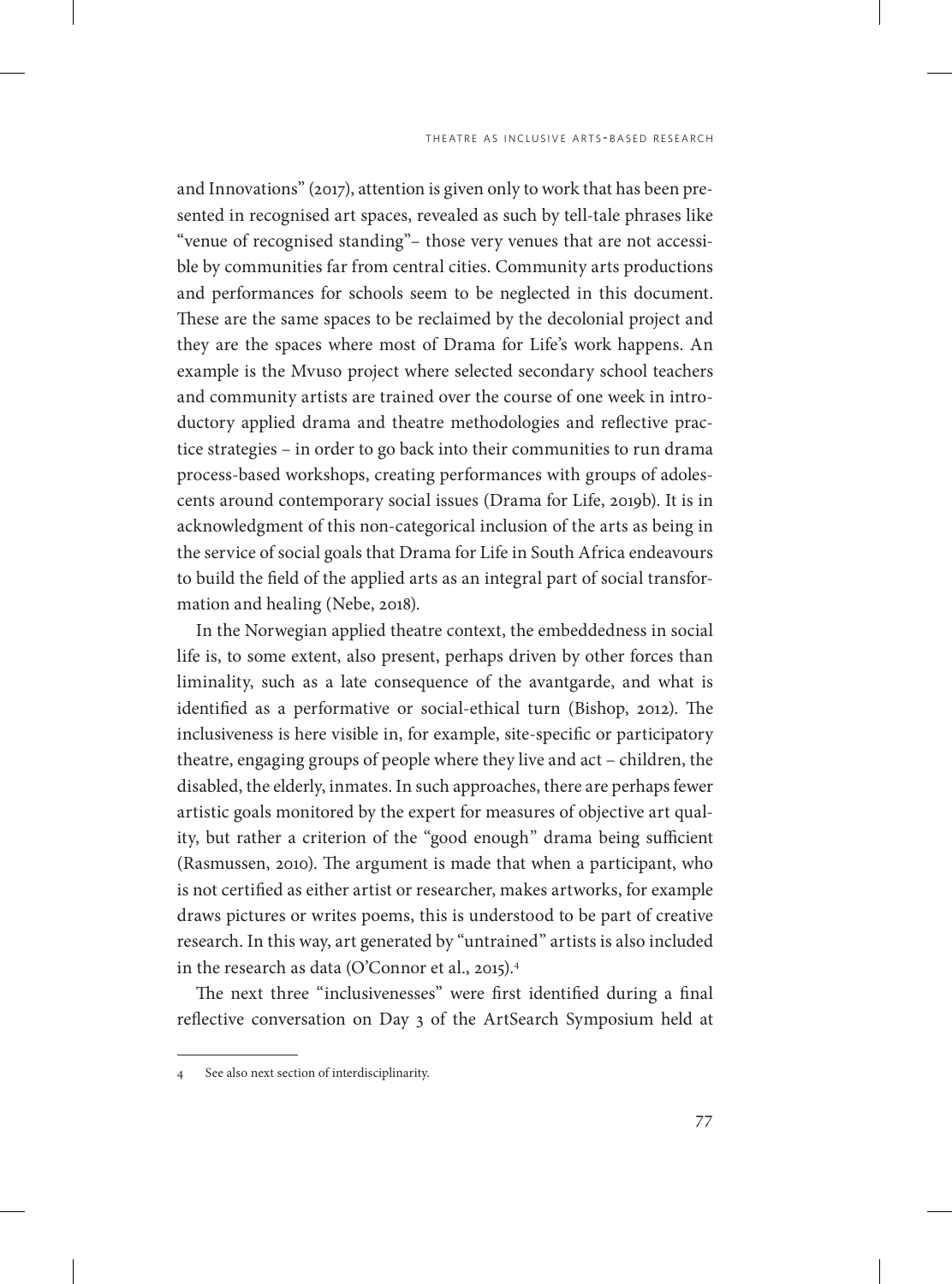Wits University School of Arts at the start of 2017. Here 60–100 scholars from across the African continent came together to discuss what should be understood by the phrase "creative research" – also called arts-based research above. Here are the three requirements, taken from conference notes:

Is the work interdisciplinary in the sense that it serves other fields too beyond the field of its own creative medium?

Does the artist-researcher understand the historical and political context and significance of his/her work?

Does the work invite engagement from a diverse group of people and not only other artists and academics on the same level as the creative researcher and in the same field? (Janse van Vuuren, 2017)

## **Inclusiveness 2: Interdisciplinarity**

At another South African conference in 2017, this time on Decoloniality at the University of South Africa, Ramon Grosfoguel spoke for a reframing of the discipline-centred ways of academia when he said:

We need to think beyond disciplines in relation to the problem of humanity. We need to transform social sciences from discipline problem centred to humanity problem centred. (Quoted by Naidu-Hoffmeester, 2017)

This is more than what might be understood as "inter-disciplinarity", yet it still denotes a new way of thinking about disciplines that is less exclusive and more inclusive, looking towards a way of transcending and not just crossing the boundaries laid down by the dictates of the inherited academic disciplines – especially when working with the larger problems of humanity. Again, there is a sense that the arts might be of greater use if they were brought to bear on problems not only related to themselves, but those related to social life more generally.

This inclusiveness relates to Exclusiveness 2, identified above, speaking to the idea that preference is given to research "on," "for" and "in" arts.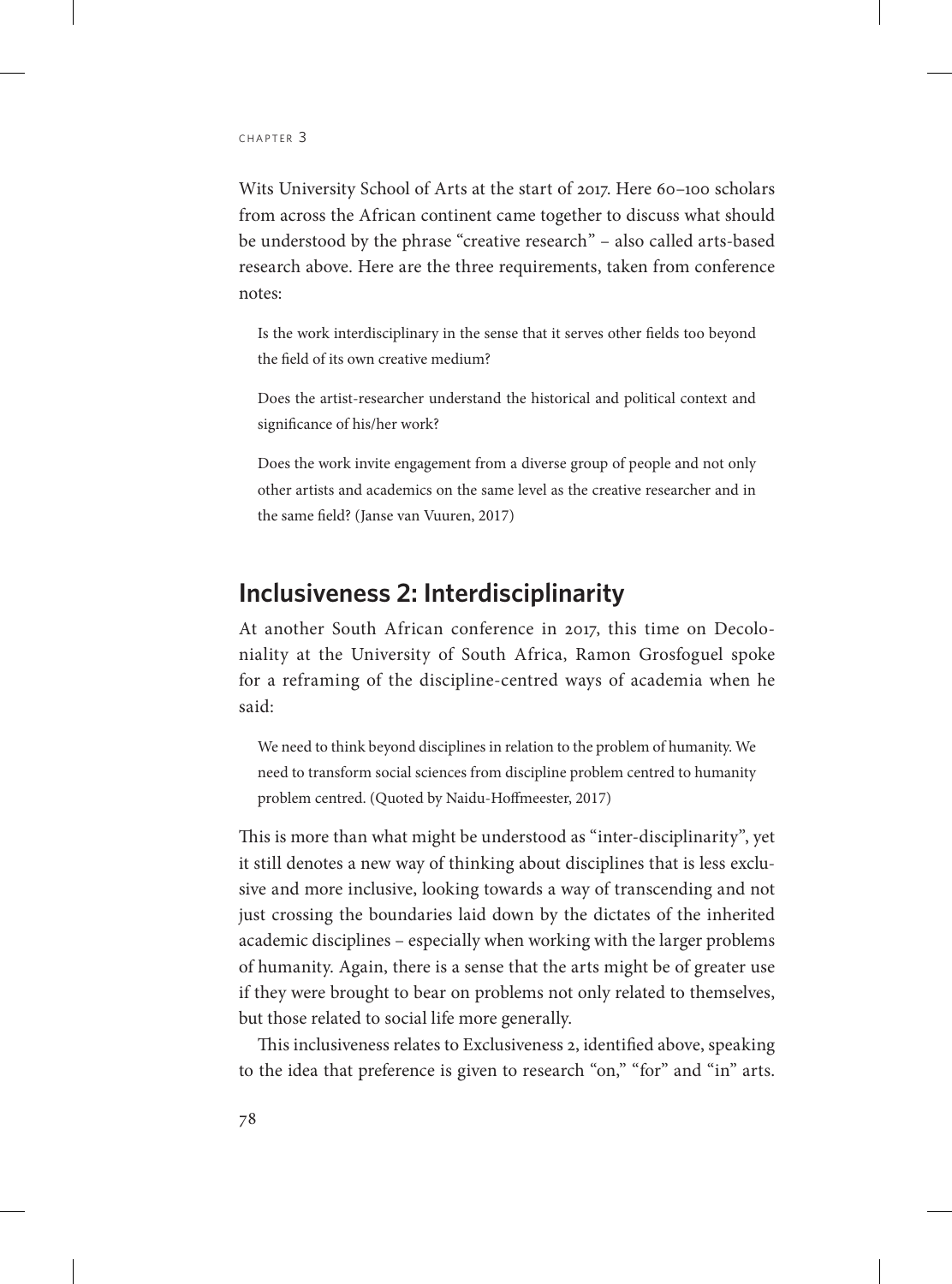Instead there is a move in the decolonial conversation in South Africa towards looking for applications of the arts beyond themselves.

Once again, however, this strand is countered by equally powerful moves reinforced by more traditional thinking from within the academy. The policy works with overtly Western ideas of the arts, where each art form is seen as a separate and categorised discipline relating to entertainment and public spectacle. From this perspective a requirement of interdisciplinarity will sound exclusive. It will still be a long process to renegotiate the inclusion of boundary-crossing artworks that do not fit into one discipline and that are showcased in other places and contexts than recognised conventional performance or exhibition spaces.

Drama for Life, with a focus on the applied arts, often works in interdisciplinary spaces, especially between such areas as public health services or water resource management, and theatre. An example is the Blood Sugars project, a collaboration between Wits's Health Communication Research Unit, Drama for Life, and the diabetes and endocrinology clinic at Chris Hani Baragwanath Academic Hospital. The project used a variety of drama techniques to work with people living with types 1 and 2 diabetes, at-risk groups, health professionals and researchers – to create a healthier, more nuanced and better-informed dialogue around physiology, treatments and cultural context (Hume, 2016). Another example is the Wakkerstroom water project that uses drama and other arts processes to teach environmental conservation to primary school children, working with stakeholders to ensure culture-appropriate and contextinformed action in communities (Preston, 2021).

In Norway, a discipline defence has so far often overruled inter disciplinary research at the university level. However, interdisciplinarity has been enacted in the field of drama education, where theatre aiming beyond itself has been accorded some respect, although without receiving satisfactory acceptance in schools (Sæbø, 2009). Interdisciplinarity is also seen in the burgeoning encounter in the West of arts and research. This approach to research is aligned with the epistemology of historical action research (Lewin, 1946; Adelman, 1993) and current performance ethnography (Conquergood, 2002; Lincoln, 1995). Here one finds the attitude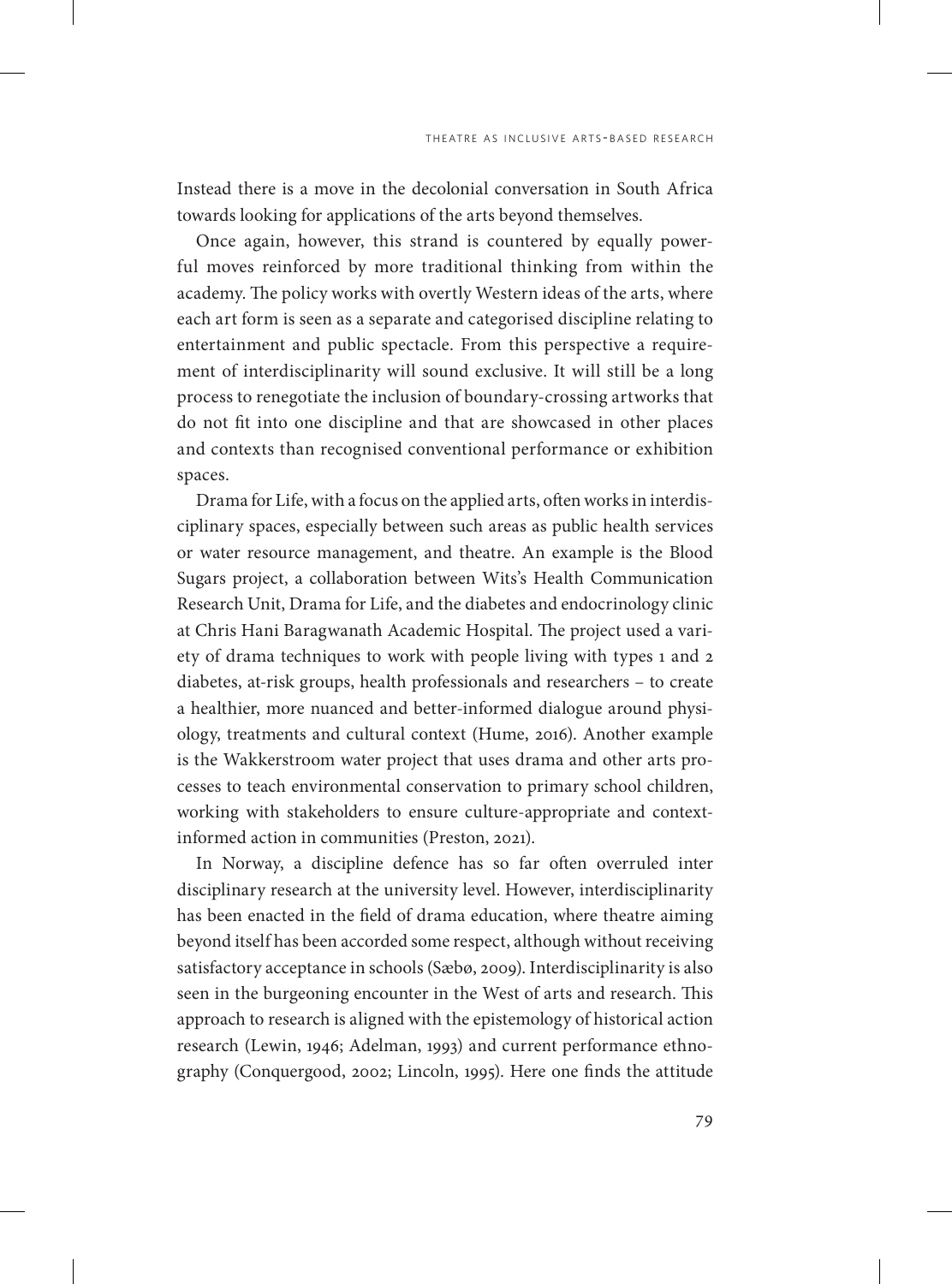that all participants are not only actors and audience but may also be both researchers and the researched by ways of symbolic media. Here the participant inquires by applying and enacting current communication skills, notwithstanding objective measures of artistic skills.

## **Inclusiveness 3: The extended political and historical context**

In his article "Performing the archive and re-archiving memory", Samuel Ravengai (2015) criticises the above-mentioned work of Mark Fleishman and his company Magnet Theatre in and with the community of Clanwilliam in the Western Cape, South Africa, for choosing to "de-historicise its performances and in that process clos[ing] out other issues that have the potential to raise the consciousness of Clanwilliam subalterns" (Ravengai, 2015, p. 218). While Fleishman does, according to Ravengai, challenge the traditions of the academy, he does not adequately challenge the political environment and historical systems in which his work is performed. The requirement that the South African artist should, in fact, do this, and thereby transform the community, is a theme of the decolonial project. This notion challenges the idea of the limited artistic context referred to in our delineation of Exclusiveness 3 above.

Apart from the numerous productions of Drama for Life that challenge and engage current social and political issues, its Reflective Practice and Critical Reflexive Praxis Curriculum overtly aims to satisfy the requirements of a decolonial arts pedagogy to engage the broader socio-political context. Fook & Askeland (2006) define reflexivity as "an ability to recognise our own influence – and the influence of our social and cultural contexts on research, the type of knowledge we create and the way we create it". In this sense, then, it is about factoring ourselves into the situations we practise in. For postgraduate students in Drama for Life, namely Applied Theatre Facilitators and Drama Therapists, the ability to be conscious of what they bring into a situation, and how this relates to the broader context, is of vital importance.

Norwegian applied theatre also, perhaps to a lesser degree than in South Africa, connects to the extended political context outside the arts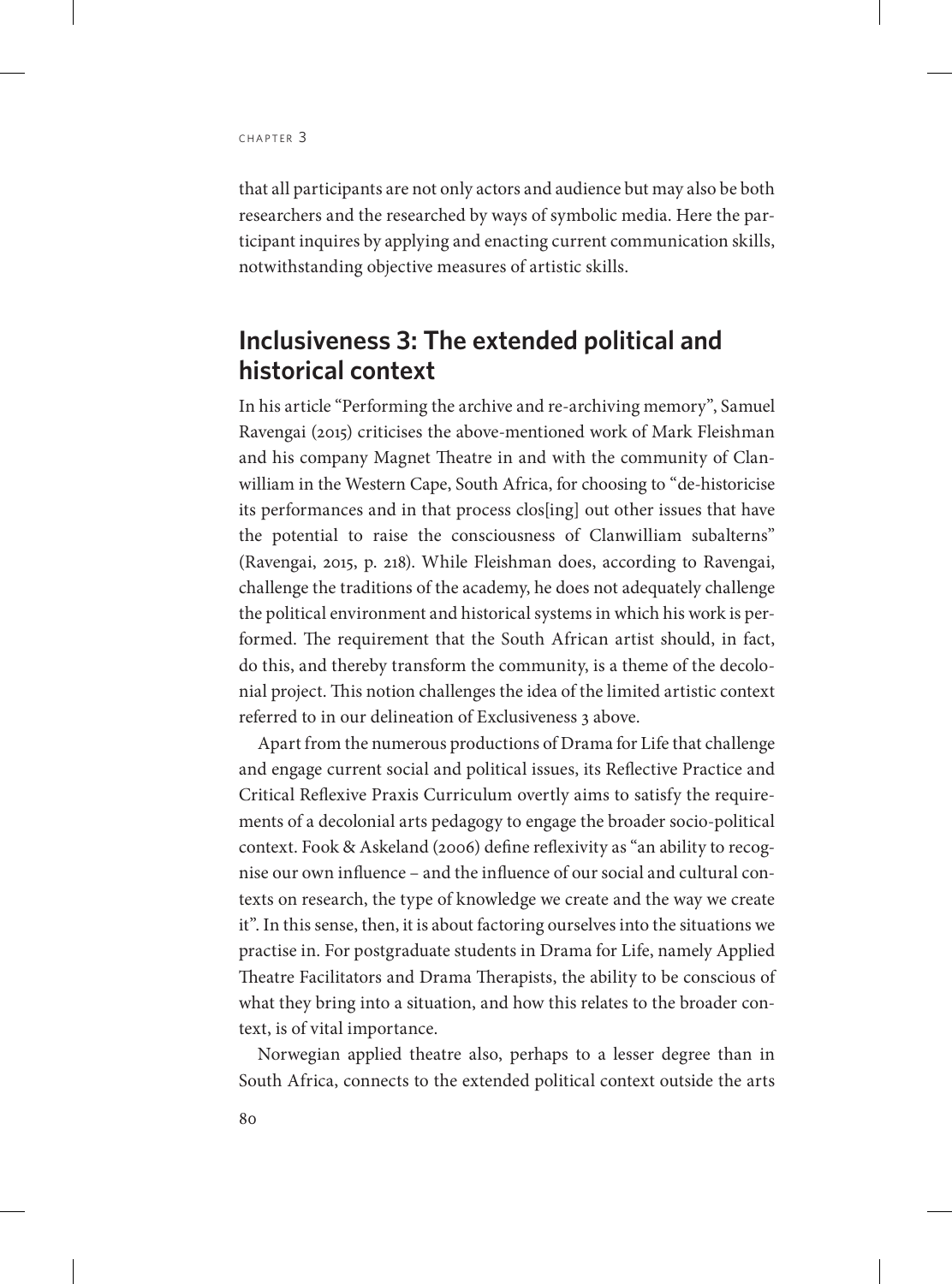institution by interfering and relating to child and health care, immigration and marginality as well as to the contemporary situation of the post-democracy (Crouch, 2004; Swyngedouw, 2011). The historical context has often been downgraded or neglected in contemporary Western applied theatre research, but interesting exceptions occur (Hughes & Nicholson, 2016; Kershaw, 2016).

#### **Inclusiveness 4: Embracing intersectionality**

Whether or not it is true, as we assert, that in (European) artistic research the tendency is towards arguing that only artists can conduct creative research (Exclusiveness 4 above), there is a certainly a tendency in South Africa to question this notion, a challenge based on theories of intersectionality (Crenshaw, 1989). These theories assert that, because of the intersection between race, gender, disability, sexual orientation and other identity markers, some people face systemic injustices that may exclude them from the privileges of white male-dominated societies. It is argued that, thanks to the impact of intersectionality, the arts, too, have begun to offer a way to exclude and shut out certain groups of people – mostly those dispossessed and dehumanised by colonial endeavours – from the mainstream art world. It is, therefore, the work of the applied arts to counteract the effects of intersectionality.

Drama for Life, South Africa, chooses to strongly align with inclusive tendencies and values greatly its community partnerships where work is being done in and with communities aimed at strengthening the role of the arts in giving voice to those disadvantaged by the effects of intersectionality. An example here is the AfriQueer project, an evocative, dreamscaped sitespecific ritual performance that celebrates LGBTIQ human rights. Based on an ancient creation myth of how the stars were made, it is written by Tlotlego Gaogakwe and directed by Warren Nebe (Drama for Life, 2019a).

In Norway, cultural intersectionality occurs in the way arts institutions exclude certain citizens from the stage. For example, criticism has been raised against the dominance of white, ethnically Norwegian actors. They do not reflect today's expanding multicultural society well (Halilovic, 2019). However, applied theatre projects seek to include new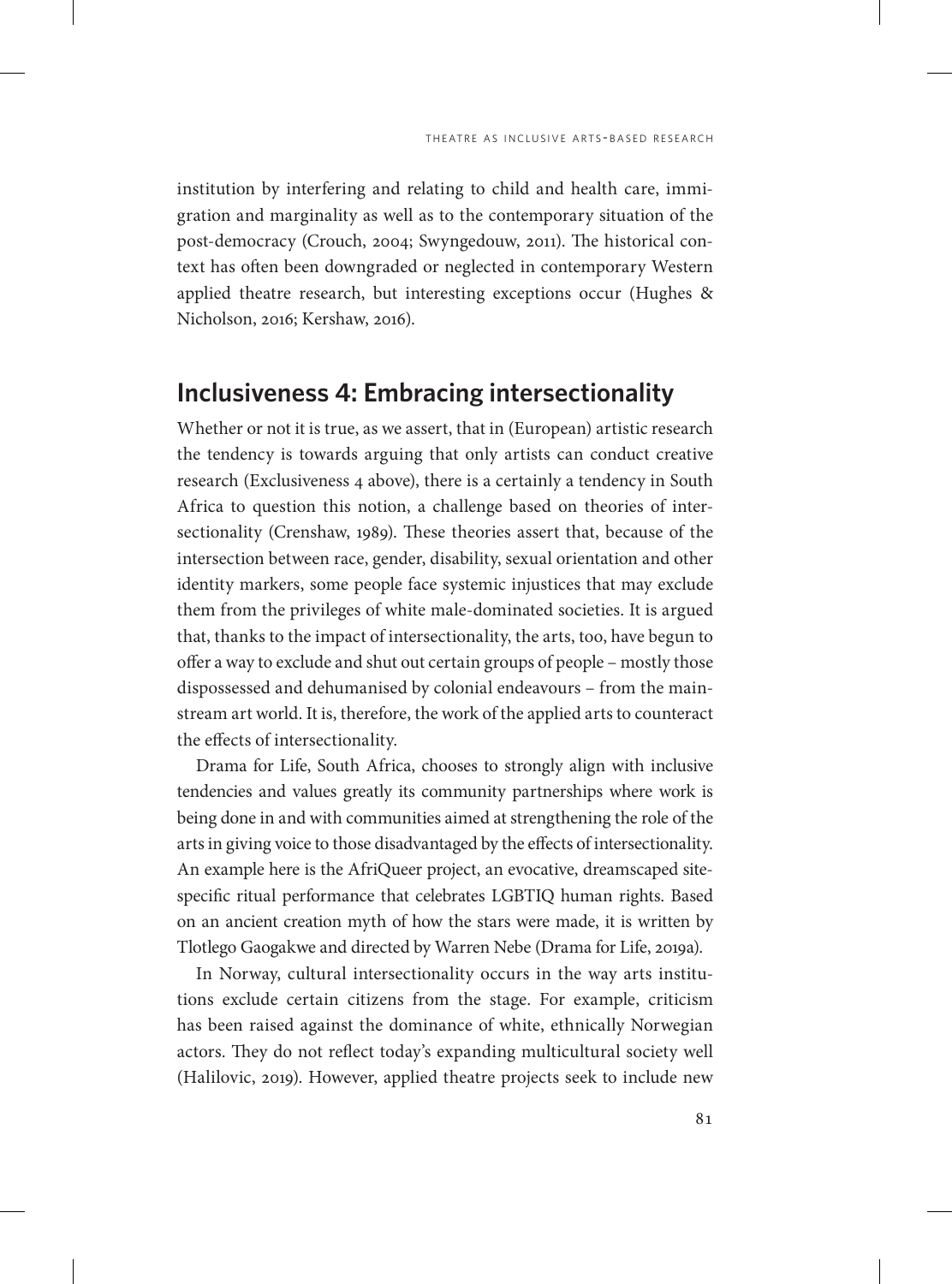agents on the stage, such as the disabled or the "extraordinary" (Gürgens & Rasmussen, 2010) or the homeless (Aune, 2017).

#### **Reconsiderations of resistance**

The very conversation about finding just the right term for "art as research" is an indication of the fact that both exclusive and inclusive tendencies are ever present in the landscape of applied drama and theatre research. Even if we have pointed at cultural differences in a northsouth perspective, we do not aim to create new dichotomies in arts-based research, and we realise that there are arguments for both exclusive and inclusive approaches within a political context of applied theatre. What is more important to underline is the resistance and marginalisation with which both exclusive and inclusive approaches in applied theatre are still met both in the north and in the south.

In Norway, institutional compartmentalisation is predominant, including exclusive discourses and practices. In this landscape, applied theatre holds a marginal position, rendered suspect from the point of view of social anti-theatrical prejudice as well as from current European aesthetics. From the latter, applied theatre is met with hostility towards an "ethical turn" affecting aesthetics or politics today (Bishop, 2012). This hostility reflects the view that exclusive approaches are necessary, approaches that are often depoliticised and that consequently may impede transformative or ethical ambitions of applied theatre.

Within the South African decolonial context, inclusive tendencies are heard and often heeded in resonance with the promotion of indigenous knowledge systems. Yet, in the face of the resilience and entrenched nature of Western thinking and epistemologies, the applied arts continue to struggle against the exclusive tendencies present in the academy and in commercial contexts.

At the same time, increasing political polarisation can swing in the opposite direction, excluding and vilifying attempts to host democratising theatre interventions, calling it neo-liberal, or aligning them uncritically with colonial traditions, before allowing artists and facilitators the opportunity to set the frame and create the context for the interaction.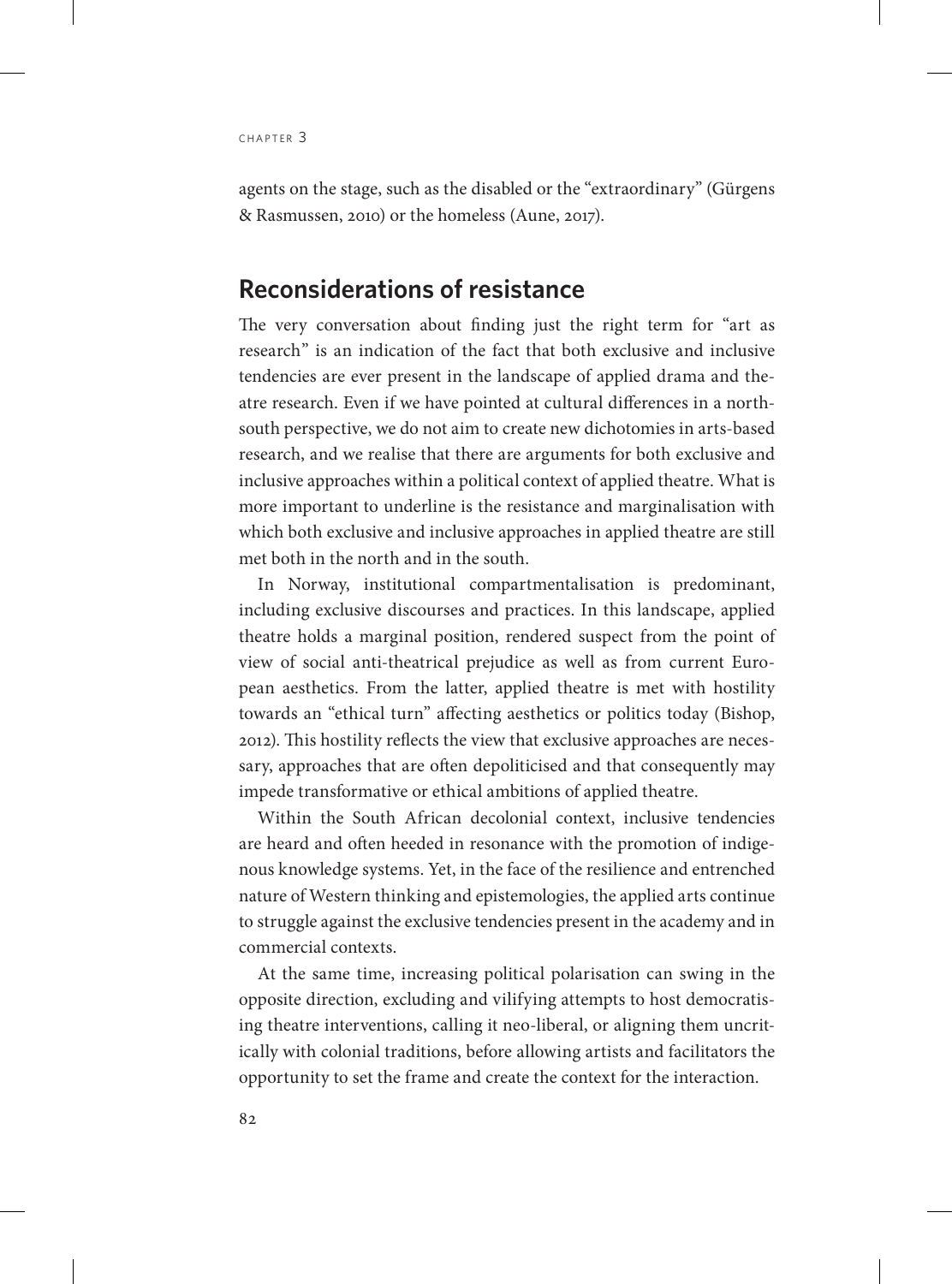The north-south project collaboration which is reflected in this chapter consciously relates to our post-democracies by considering, realising and opposing applied theatre as a liberalist phenomenon. As answers to potential accusations of running errands for liberalist post-democracy and the accompanying denigration of art therapy, social collaborative art and arts education, we aim to enact research as the cultural praxis that negotiates paradoxes of post-democracy.

# **References**

- Adelman, C. (1993). Kurt Lewin and the origins of Action Research. *Educational Action Research*, *1*(1), 7–24.
- Alexander, N. (2013). *Thoughts on the new South Africa*. Jacana Media.
- Arlander, A. (2011). Characteristics of visual and performing arts. In M. Biggs (Ed.), *The Routledge companion to research in the arts*. Routledge.
- Arlander, A., Barton, B., Dreyer-Lude, M. & Spatz, B. (2017). *Performance as research: Knowledge, methods, impact*. Routledge.
- Athanasiou, A., Hantzaroula, P. & Yannakopoulos, K. (2008). Towards a new epistemology: The "affective turn". *Historein*, *8*, 5–16.
- Aune, V. (2017). Our lady's folk: Creating authoritative aesthetic communication in documentary theatre. *Applied Theatre Journal*, 5, 239–253.
- Barone, T. E. & Eisner, E. W. (2011). *Arts based research.* Sage.
- Bishop, C. (2012). *Artificial hells: Participatory art and the politics of spectatorship.*  Verso.
- Borgdorff, H. (2006). *The debate on research in the arts.* Kunsthøgskolen i Bergen.
- Borgdorff, H. (2009). *Artistic research within the fields of science.* Kunsthøgskolen i Bergen.
- Borgdorff, H. (2012). *The conflict of the faculties: Perspectives on artistic research and academia.* Leiden University Press.
- Borgdorff, H. (2018). The production of knowledge in artistic research. In M. Biggs & H. Karlsson (Eds.), *The Routledge companion to research in the arts*. Routledge.
- Cloete, M. (2014). Neville Alexander: Towards overcoming the legacy of racial capitalism in post-apartheid South Africa. *Transformation: Critical Perspectives on Southern Africa, 86*(1), 30–47. https://doi.org/10.1353/trn.2014.0032
- Conquergood, D. (2002). Performance studies: Interventions and radical research. *TDR/The Drama Review*, *46*, 145–156.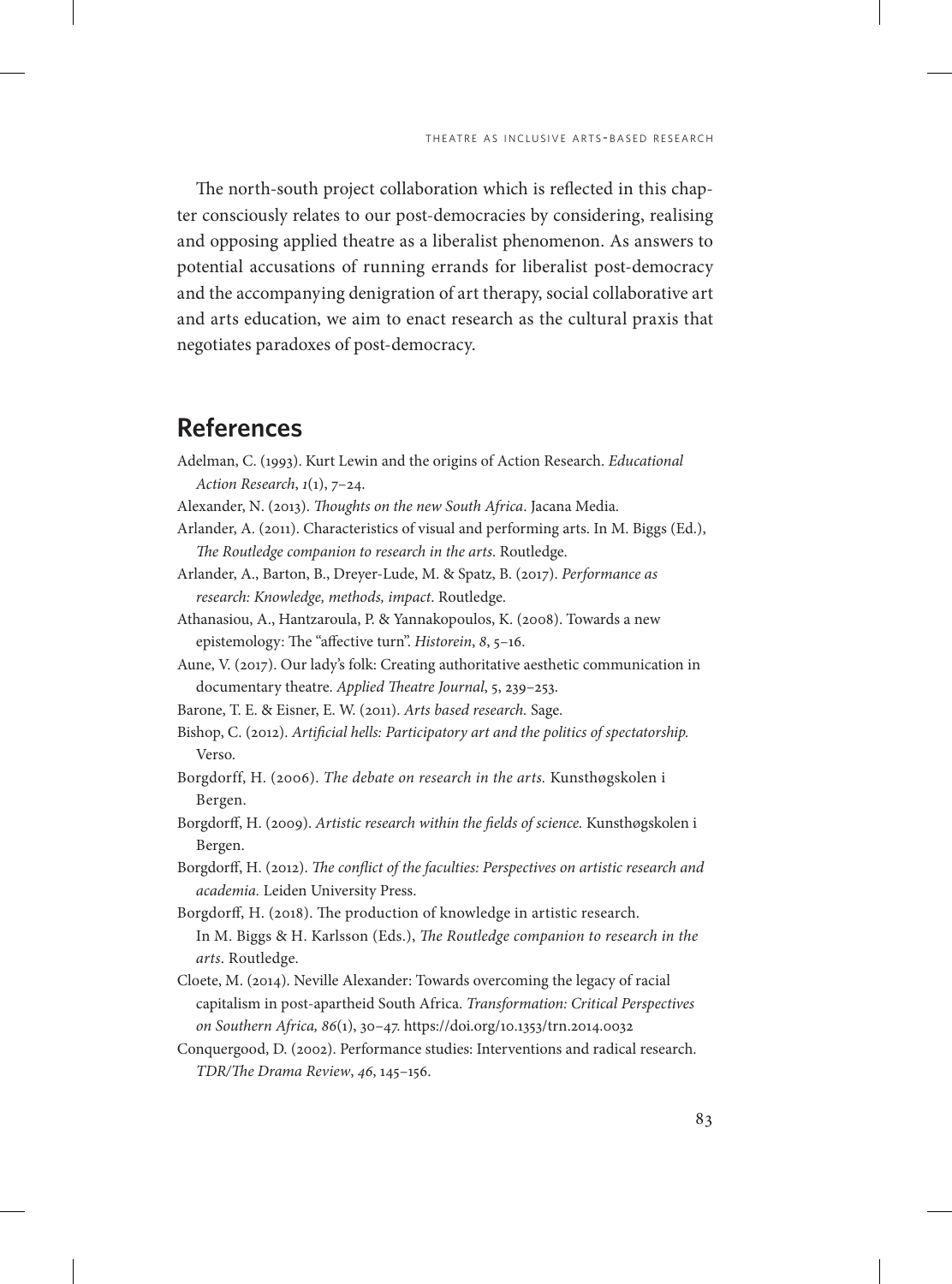- Crenshaw, K. (1989). Demarginalizing the intersection of race and sex: A Black feminist critique of antidiscrimination doctrine, feminist theory, and antiracist politics. *University of Chicago Legal Forum*, 139–167.
- Crouch, C. (2004). *Post-democracy*. Polity.
- De Lange, R., Stevens I., Kruger R. & Mzo, S. (2018). *The arts and indigenous knowledge systems in a modernized Africa*. Cambridge Scholars Publishing.
- Denzin, N. K. (2003). *Performance ethnography: Critical pedagogy and the politics of culture*. Sage Publications.
- Drama for Life. (2019a). AfriQueer. *Drama for Life.* [https://www.dramaforlife.co.za/](https://www.dramaforlife.co.za/projects/afriqueer) [projects/afriqueer](https://www.dramaforlife.co.za/projects/afriqueer)
- Drama for Life. (2019b). Mvuso school and community education project. *Drama for Life*. https://www.dramaforlife.co.za/projects/mvuso-school-and-communityeducation-project-1
- Dunin-Woyseth, H. (2018). Some notes on Mode 1 and Mode 2: Adversaries or dialogue partners? In M. Biggs & H. Karlsson (Eds.), *The Routledge companion to research in the arts*. Routledge.
- Fleishman, M. (2012). The Difference of Performance as Research. *Theatre Research International*, *37*(1), 28–37. https://doi.org/10.1017/S0307883311000745
- Fleishman, M. (2015). "Lapsing into Democracy": Magnet Theatre and the drama of unspeakability in the New South Africa. In M. Luckhurst & E. Morin (Eds.), *Theatre and human rights after 1945: Things unspeakable* (pp. 57–73). Palgrave Macmillan. https://doi.org/10.1057/9781137362308\_4
- Fook, J. & Askeland, G. A. (2006). The "critical" in critical reflection. *Critical Reflection in Health and Welfare*. [http://research.leedstrinity.ac.uk/en/](http://research.leedstrinity.ac.uk/en/publications/the-critical-in-critical-reflection(9dc9ae3c-201d-4308-b062-ff24a11edf24)/export.html) [publications/the-critical-in-critical-reflection\(9dc9ae3c-201d-4308-b062](http://research.leedstrinity.ac.uk/en/publications/the-critical-in-critical-reflection(9dc9ae3c-201d-4308-b062-ff24a11edf24)/export.html) [ff24a11edf24\)/export.html](http://research.leedstrinity.ac.uk/en/publications/the-critical-in-critical-reflection(9dc9ae3c-201d-4308-b062-ff24a11edf24)/export.html)

Frayling, C. (1993). Research in art and design. *Royal College of Arts series*, 1.1.

- Gibbons, M., Limoges, C., Nowotny, H., Schwartzman, S., Scott, P. & Trow, M. (1994). *The new production of knowledg: The dynamics of science and research in contemporary societies.* Sage Publications.
- Gürgens, R. & Rasmussen, B. (2010). The achievements of disability art: A study of inclusive theatre, inclusive research and extraordinary actors. *Youth Theatre Journal*, *24*, 99–110.
- Halilovic, A. (2019, 25 January). Trøndelag Teater er så blendahvitt at det er på grensen til det latterlige. *Adresseavisen*.
- Hannula, M., Suoranta, J. & Vaden, T. (2005). *Artistic research: Theories, methods and practices.* Helsinki Academy of Fine Arts.
- Haseman, B. & Mafe, D. (2009). Aquiring know-how: Research training for practiceled researchers. In H. Smith & R. T. Dean (Eds.), *Practice-led research, researchled practice in the creative arts*. Edinburgh University Press.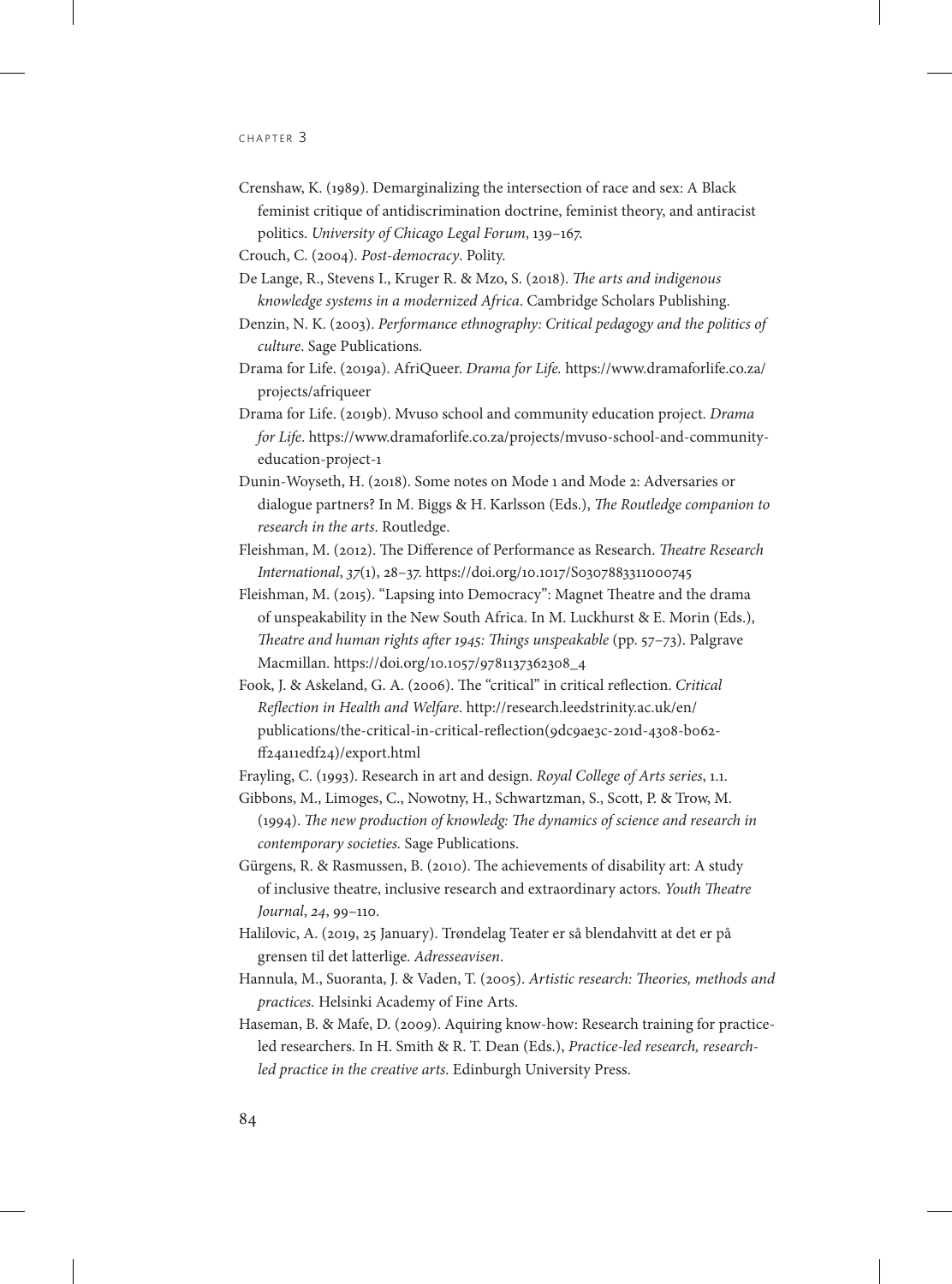- Haseman, B. (2015). Life drama applied theatre in Papua New Guinea: It may be performative, but is it performative research? In P. O'Connor & M. Anderson (Eds.), *Applied theatre: Research: radical departures*. Methuen Drama.
- Heintz, J. (2007). Class, race, and inequality in South Africa. *Transformation: Critical Perspectives on Southern Africa*, *64*(1), 152–53. [https://doi.org/10.1353/](https://doi.org/10.1353/trn.2008.0007) [trn.2008.0007](https://doi.org/10.1353/trn.2008.0007)
- Hughes, J. & Nicholson, H. (2016). *Critical perspectives on applied theatre*. Cambridge University Press.
- Hume, V. (2016, 7 November). Project report: Blood sugars: Diabetes and drama in Joburg and Soweto. *Mesh.* https://mesh.tghn.org/articles/blood-sugars-diabetesand-drama-joburg-and-soweto/
- Janse van Vuuren, P. (2017). From script to improvisation: Heuristics for creative reimaginings in arts education. Unpublished conference paper Act-UJ Creative Conference: #Creative Uprising July 2017, University of Johannesburg.
- Kara, H. (2015). *Creative research methods in the social sciences: A practical guide*. Policy Press.
- Kershaw, B. (2009). Practice as research through performance. In H. Smith & R. T. Dean (Eds.), *Practice-led research research-led practice in the creative arts*. Edinburgh University Press.
- Kershaw, B. (2016). Towards a historiography of the absent: On the late pasts of applied theatre and community performance. In J. Hughes & H. Nicholson (Eds.), *Critical perspectives on applied theatre*. Cambridge University Press.
- Lewin, K. (1946). Action research and minority problems. *Journal of Social Issues*, *2*, 34–46.
- Lincoln, Y. S. (1995). Emerging criteria for quality in qualitative and interpretive research. *Qualitative Inquiry*, 275–289.
- Mafé, D. (2010). *Rephrasing voice: Art, practice-led research and the limits and sites of articulacy*. Ph.D., Queensland University of Technology.
- McAvinchey, C., Santos, F. & Richardson, L. (2017). *Phakama: Making participatory performance*. Bloomsbury Methuen Drama.
- Naidu-Hoffmeester, R. (2017). Why the decoloniality struggle surprised South Africans. *Unisa*. [https://www.unisa.ac.za/sites/corporate/default/News-&-Media/](https://www.unisa.ac.za/sites/corporate/default/News-&-Media/Articles/Why-the-decoloniality-struggle-surprised-South-Africans) [Articles/Why-the-decoloniality-struggle-surprised-South-Africans](https://www.unisa.ac.za/sites/corporate/default/News-&-Media/Articles/Why-the-decoloniality-struggle-surprised-South-Africans)
- Nebe, W. (2018, 14 February). Ten years of Drama for Life. *Drama for Life* (blog). https://dramaforlifesite.wordpress.com/2018/02/14/ten-years-of-drama-forlife/
- Nelson, R. (2013). *Practice as research in the arts: Principles, protocols, pedagogies, resistances*. Palgrave Macmillan.
- Ndlovu-Gatsheni, S. J. (2014). Global coloniality and the challenges of creating African futures. *Strategic Review for Southern Africa*, *36*(2).